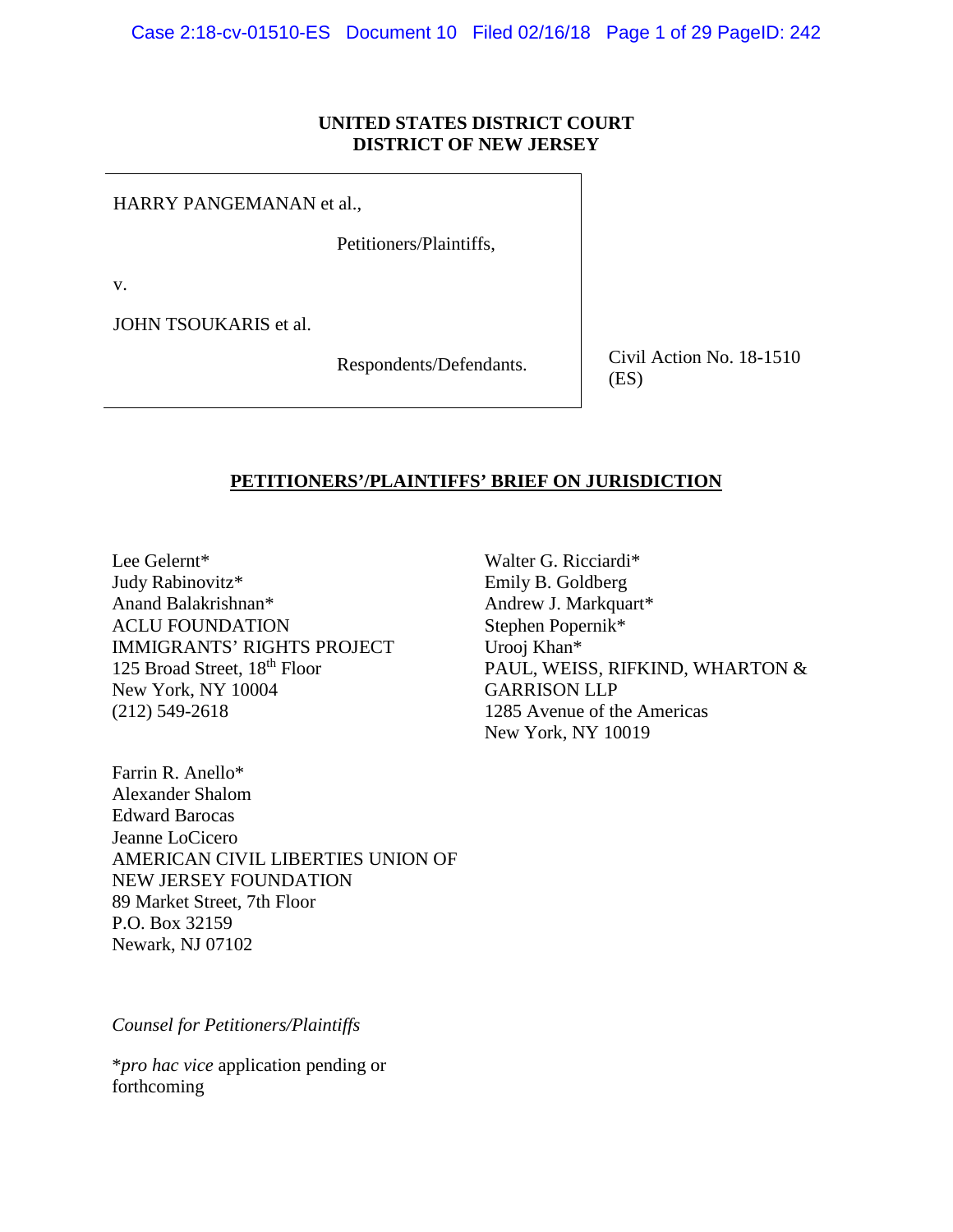# **TABLE OF CONTENTS**

| A.        | Congress Did Not Eliminate Statutory Habeas Jurisdiction Where The Petition-For-                                                                             |  |
|-----------|--------------------------------------------------------------------------------------------------------------------------------------------------------------|--|
| <b>B.</b> | Even If Congress Repealed Statutory Habeas Jurisdiction, The Suspension Clause<br>Nonetheless Guarantees Habeas Review Over Removals Where No Other Adequate |  |
| 1.        |                                                                                                                                                              |  |
| 2.        | The Motion to Reopen Process Would Not Provide an Adequate and Effective                                                                                     |  |
|           |                                                                                                                                                              |  |
|           |                                                                                                                                                              |  |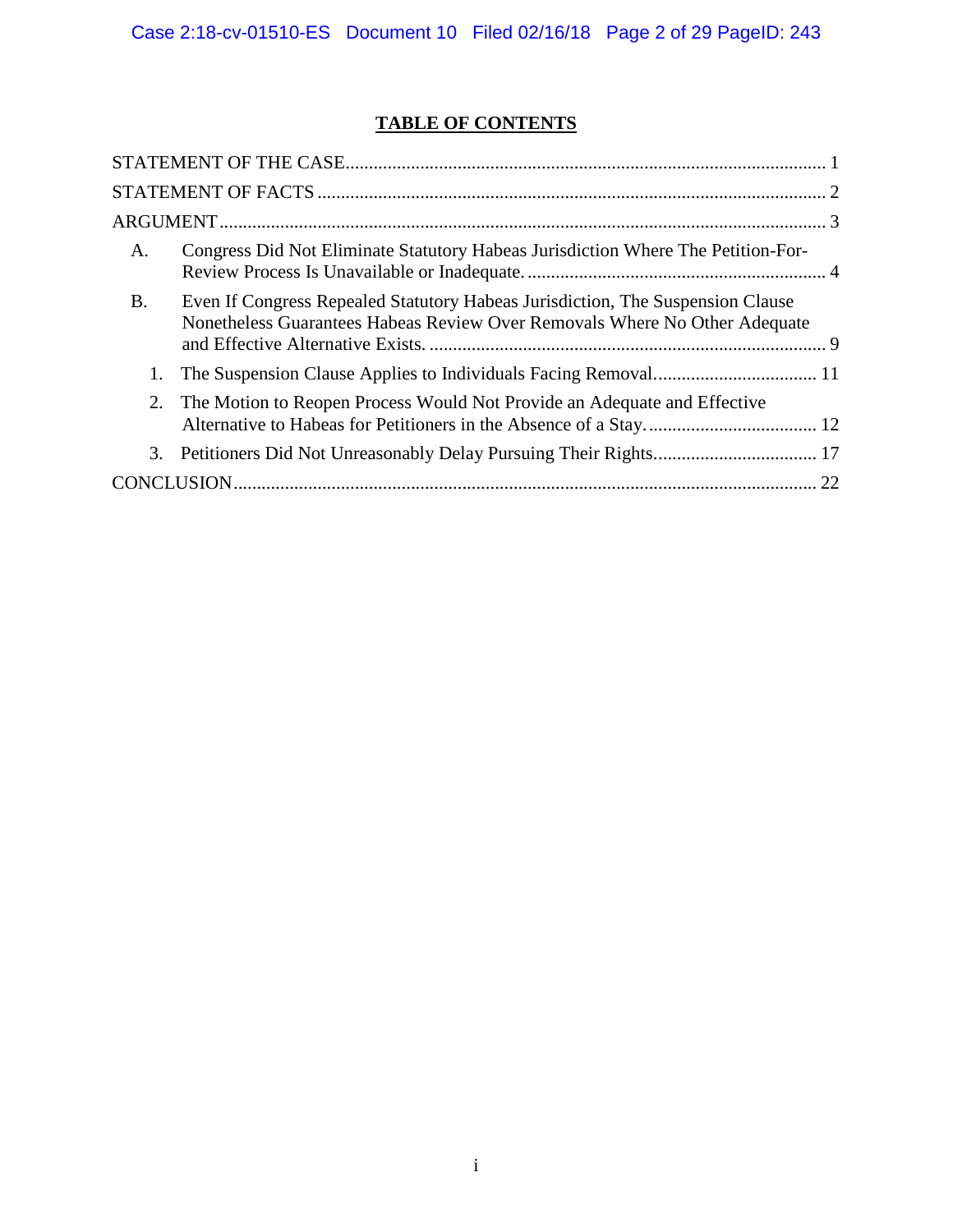# **TABLE OF AUTHORITIES**

**CASES**

| Alvarez v. U.S. Immigration & Customs Enf't., |
|-----------------------------------------------|
| Boumediene v. Bush,                           |
| Chehazeh v. Att'y Gen.,                       |
| Chhoeun v. Marin,                             |
| Chmakov v. Blackman,                          |
| Dada v. Mukasey,                              |
| Devitri v. Cronen,                            |
| Devitri v. Cronen,                            |
| Flores-Ledezma v. Gonzales,                   |
| Garcia v. Att'y Gen.,                         |
| Hamama v. Adducci,                            |
| Hamama v. Adducci,                            |
| Heikkila v. Barber,                           |
| Hernandez v. Gonzales,                        |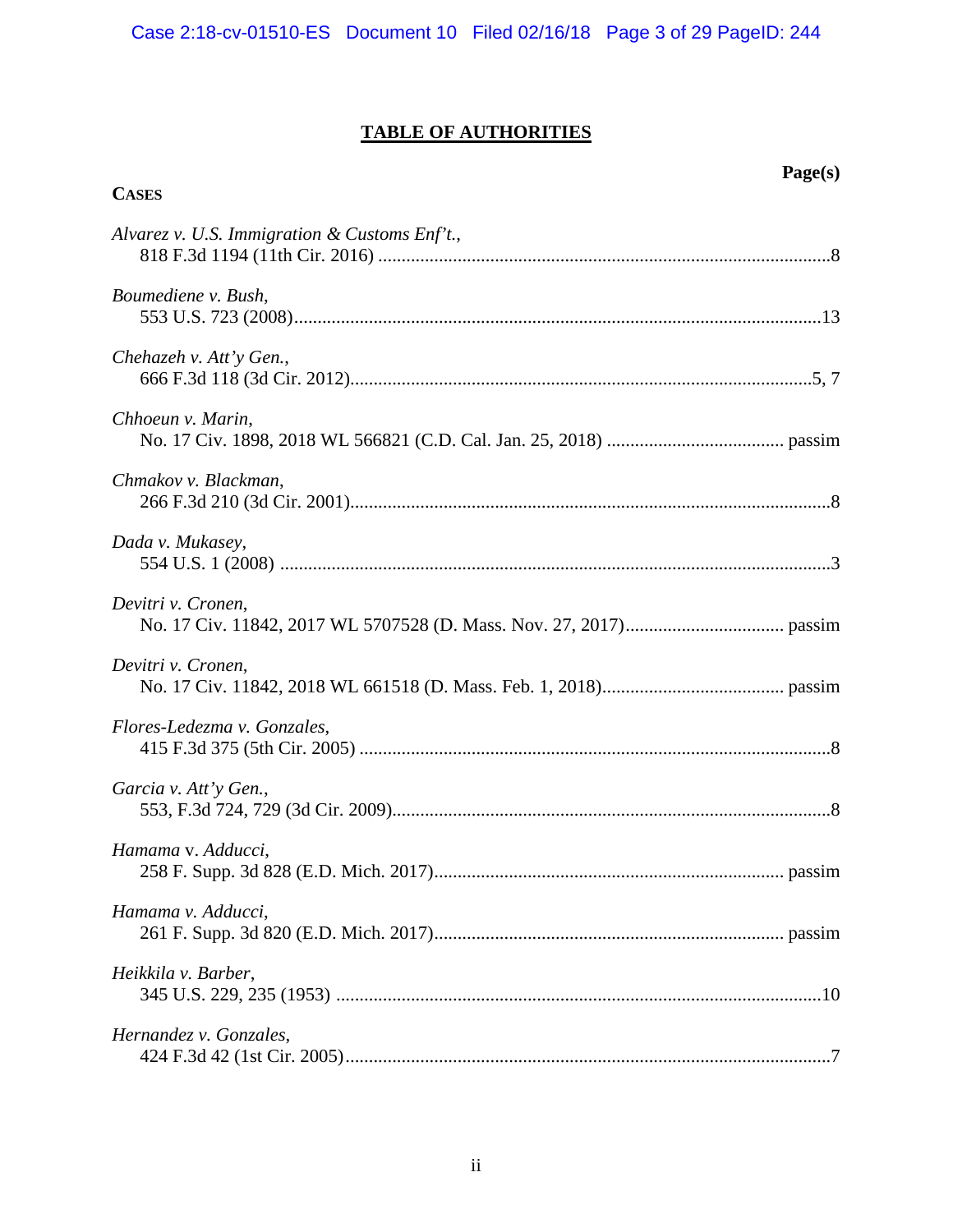# Case 2:18-cv-01510-ES Document 10 Filed 02/16/18 Page 4 of 29 PageID: 245

| United States v. Hovsepian,     |  |
|---------------------------------|--|
| Ibrahim v. Acosta,              |  |
| Ilyabaev v. Kane,               |  |
| <i>INS v. St. Cyr.</i>          |  |
| Jama v. INS,                    |  |
| Kellici v. Gonzalez,            |  |
| Kiyemba v. Obama,               |  |
| Kucana v. Holder,               |  |
| Madu v. Attorney General,       |  |
| Munaf v. Geren,                 |  |
| Nadarajah v. Gonzales,          |  |
| Orozco-Velasquez v. Att'y Gen., |  |
| Reno v. AADC,                   |  |
| Sandoval v. Reno,               |  |
| Singh v. Gonzales,              |  |
| Swain v. Pressley,              |  |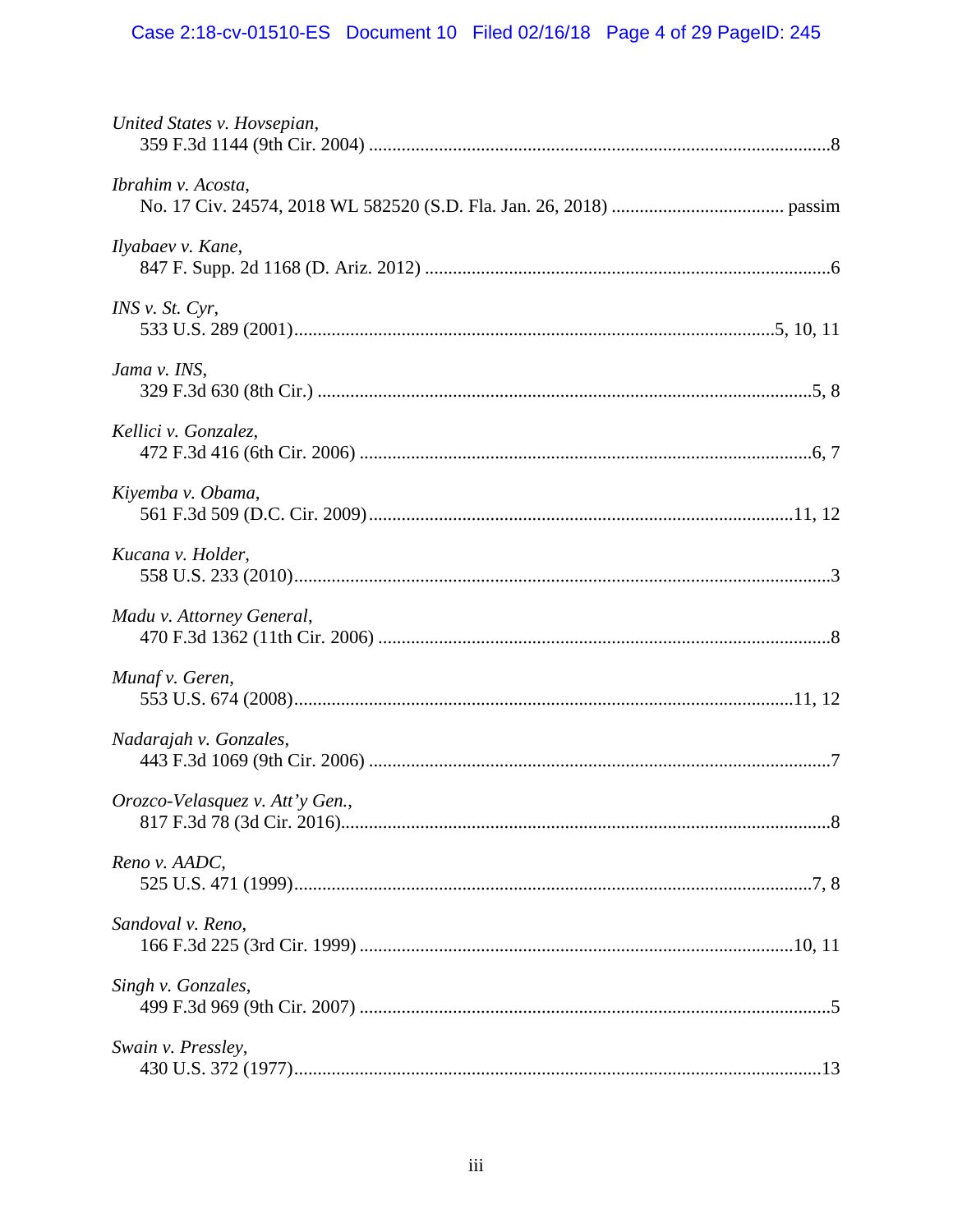| Zubeda v. Ashcroft,                                                                                                                                                                                                      |
|--------------------------------------------------------------------------------------------------------------------------------------------------------------------------------------------------------------------------|
| <b>STATUTES</b>                                                                                                                                                                                                          |
|                                                                                                                                                                                                                          |
|                                                                                                                                                                                                                          |
|                                                                                                                                                                                                                          |
|                                                                                                                                                                                                                          |
|                                                                                                                                                                                                                          |
|                                                                                                                                                                                                                          |
|                                                                                                                                                                                                                          |
| <b>OTHER AUTHORITIES</b>                                                                                                                                                                                                 |
|                                                                                                                                                                                                                          |
|                                                                                                                                                                                                                          |
|                                                                                                                                                                                                                          |
|                                                                                                                                                                                                                          |
|                                                                                                                                                                                                                          |
|                                                                                                                                                                                                                          |
| "Christian Indonesians in New Jersey fear deportation to hostile homeland, seek<br>sanctuary at church" ABC News (Feb. 9, 2018), available at<br>http://abcnews.go.com/US/christian-indonesians-jersey-fear-deportation- |
| "New Jersey's Indonesian Christians Avoid Deportation-For Now," WNYC<br>News (Feb. 6, 2018), available at https://www.wnyc.org/story/new-jerseys-                                                                        |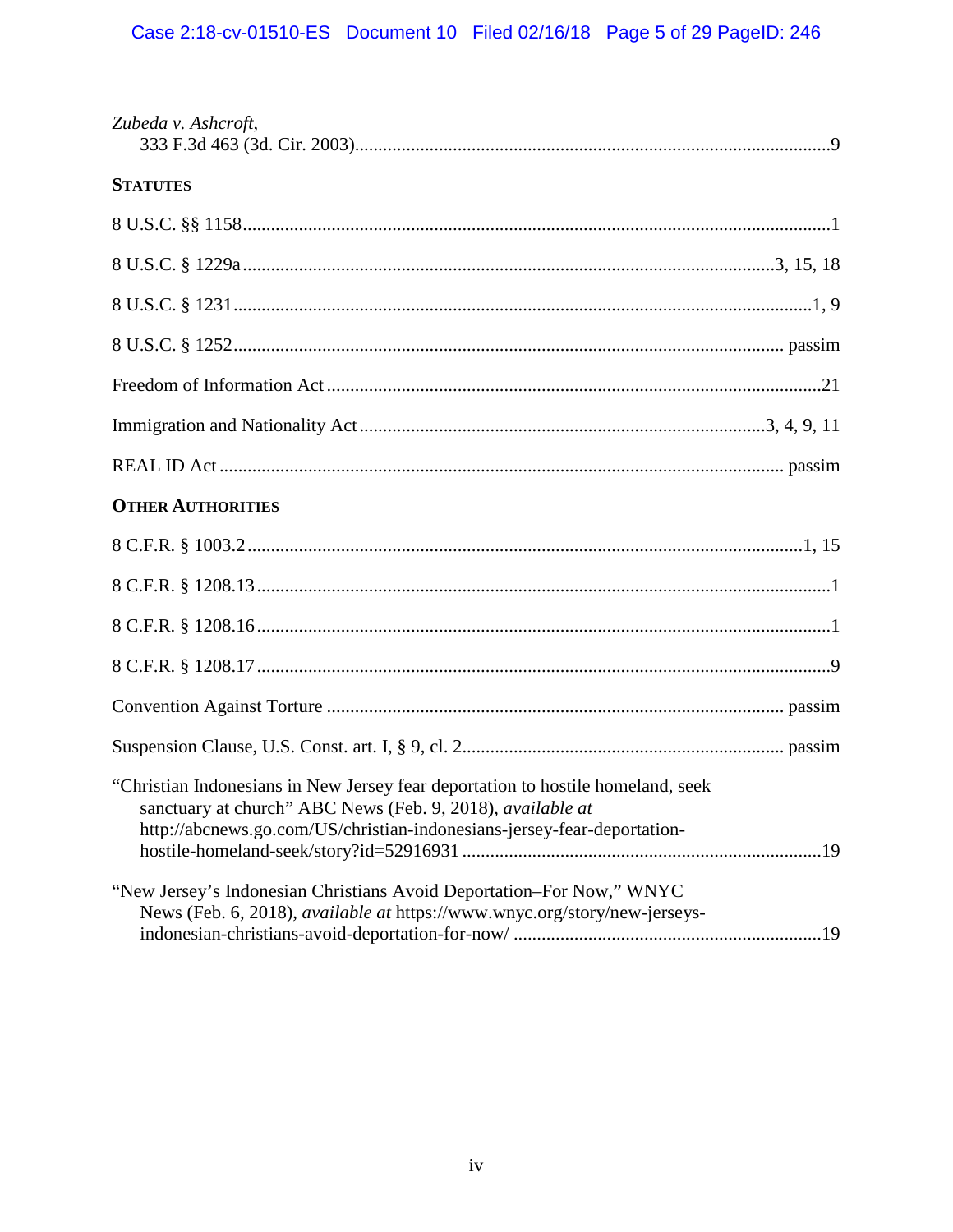## <span id="page-5-3"></span>**STATEMENT OF THE CASE**

<span id="page-5-0"></span>Petitioners/Plaintiffs, and the putative class they represent ("Petitioners"), are approximately 50 Christian Indonesian nationals who have resided in the United States for many years. They now face imminent removal to Indonesia, a country in which they are likely to face persecution on account of their religion. They seek a stay of removal and a reasonable period of time to file motions to reopen their immigration cases to demonstrate that they are entitled to remain in the United States due to recent changes in country conditions that make Indonesia increasingly dangerous for Christians—circumstances that postdate their final orders of removal.

<span id="page-5-2"></span>The law forbids the removal of individuals to countries where they would face a likelihood of persecution or torture. *See* 8 U.S.C. §§ 1158, 1231(b)(3); 8 C.F.R. §§ 1208.13, 1208.16. As such, Petitioners can each apply, or re-apply, for asylum, withholding of removal, or relief under the Convention Against Torture based on the danger they *now* face. Specifically, Petitioners are entitled to file motions to reopen their removal proceedings, and receive a decision on such a motion, because they seek "[t]o apply or reapply for asylum or withholding of deportation based on *changed circumstances* arising in the country of nationality or in the country to which deportation has been ordered." 8 CFR § 1003.2(c)(3)(ii) (emphasis added).

<span id="page-5-1"></span>The issue now presented is solely whether the Court has jurisdiction over Petitioners' claim that they are entitled to a stay to file motions to reopen, and not how long a stay Petitioners may be entitled to, or the precise nature and scope of the stay. That was the same jurisdictional issue presented in each of the four other recent cases seeking similar stays of removal. In each case, the court found habeas jurisdiction was proper—including in one case that presented the identical question as applied to a class of similarly situated Indonesian Christians residing in New Hampshire. *Devitri v. Cronen*, No. 17 Civ. 11842, 2017 WL 5707528 (D. Mass. Nov. 27, 2017). The other three cases considered the same question in light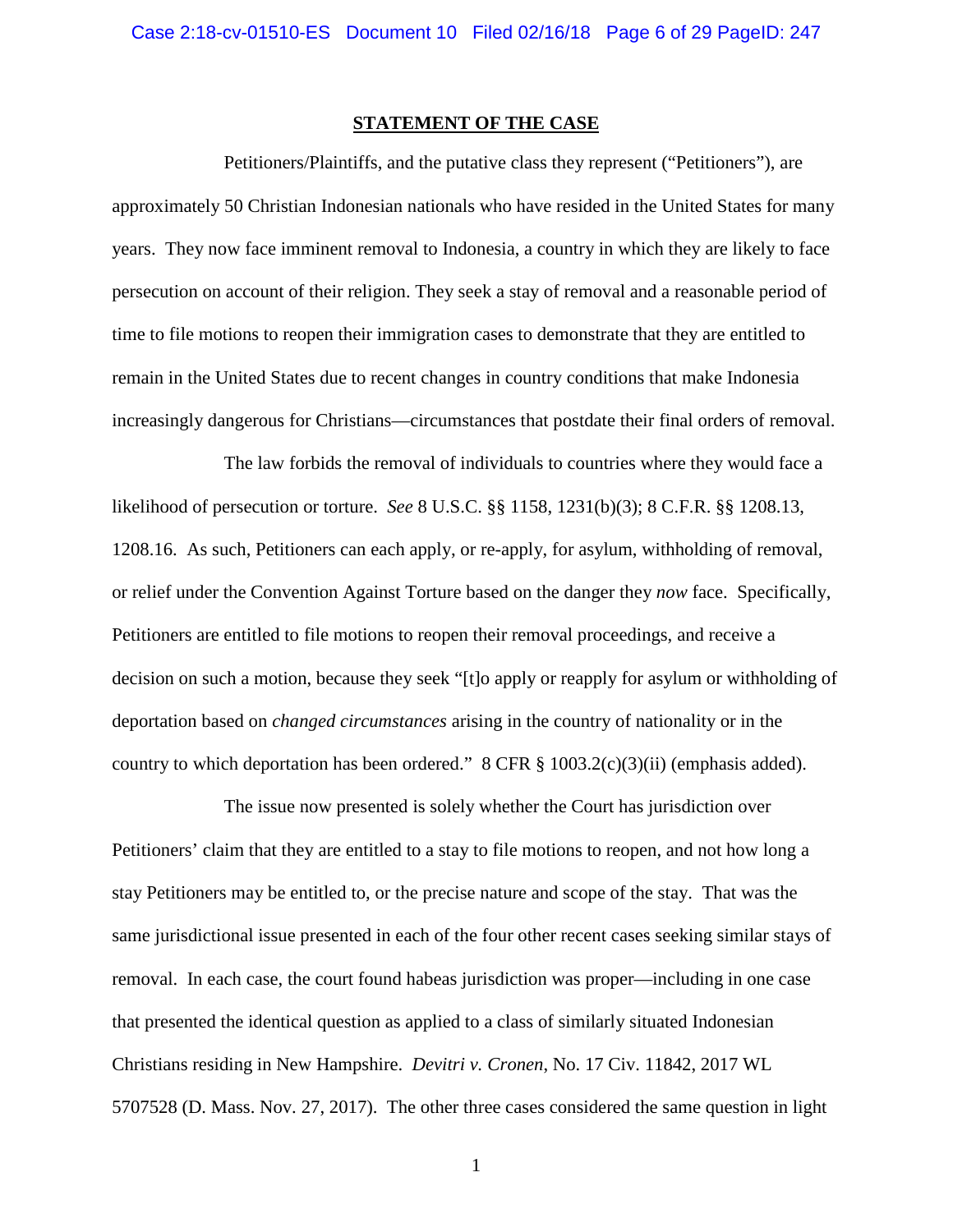#### <span id="page-6-1"></span>Case 2:18-cv-01510-ES Document 10 Filed 02/16/18 Page 7 of 29 PageID: 248

<span id="page-6-2"></span>of putative classes of Iraqi nationals, *Hamama v. Adducci*, 258 F. Supp. 3d 828 (E.D. Mich. 2017), Somali nationals, *Ibrahim v. Acosta*, No. 17 Civ. 24574, 2018 WL 582520 (S.D. Fla. Jan. 26, 2018), and Cambodian nationals, *Chhoeun v. Marin*, No. 17 Civ. 1898, 2018 WL 566821 (C.D. Cal. Jan. 25, 2018)—all of whom, like the putative class here, the government sought to summarily remove without affording opportunity to file motions to reopen (collectively, the "four recent stay cases" or "the four cases").

In each of the four cases, as here, the noncitizens had final orders of removal but argued that they were entitled to a meaningful opportunity to file motions to reopen based on factors that arose well *after* their original proceedings concluded. In *Devitri*, *Hamama,* and *Ibrahim*, just as in the instant case, petitioners argued that they would be persecuted due to country conditions that had changed since their original orders of removal. Each court found it had habeas jurisdiction to order such a stay and, in three of the cases, held that the absence of habeas jurisdiction in that context would constitute an unconstitutional violation of the Suspension Clause guarantee of the writ of habeas corpus. This Court should likewise find habeas jurisdiction exists here and, accordingly, set a briefing schedule on the merits of a preliminary injunction to determine the precise nature of a stay to prevent Petitioners' summary removal pending adjudication of their motions to stay.

#### **STATEMENT OF FACTS**

<span id="page-6-0"></span>Petitioners incorporate the facts set forth in their Petition for Writs of Habeas Corpus and Mandamus and Class Complaint for Declaratory and Injunctive Relief, filed with the Court on February 2, 2018 (ECF No. 1) (the "Complaint"), as well as the discussion of those facts in their accompanying Memorandum of Law in Support of Motions for Temporary Restraining Order and Stay of Removal (ECF No. 1-2).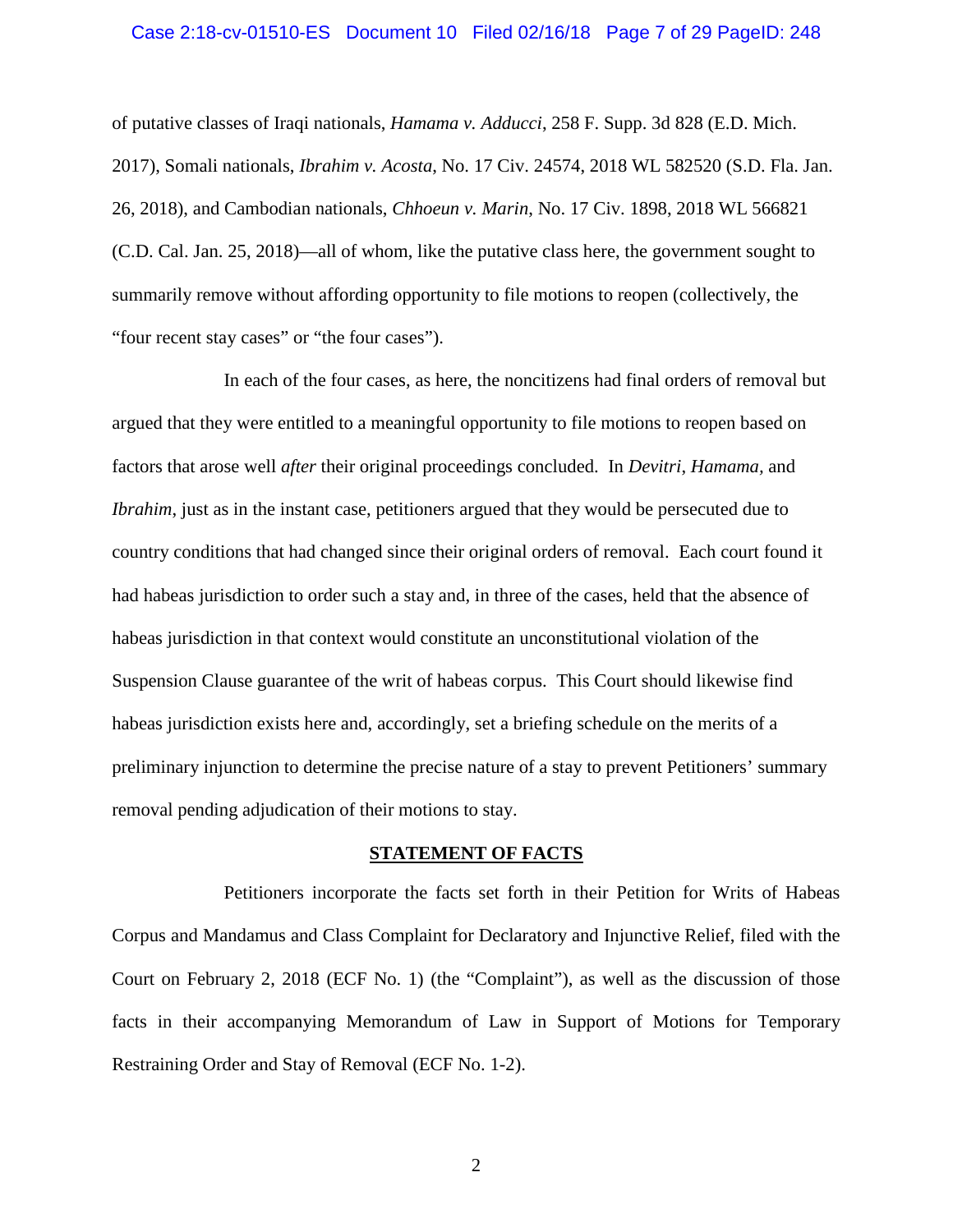#### <span id="page-7-3"></span><span id="page-7-2"></span><span id="page-7-1"></span>**ARGUMENT**

<span id="page-7-0"></span>A motion to reopen is statutorily guaranteed  $(8 \text{ U.S.C. } 8 \text{ 1229a(c)}(7))$  and is a critical part of the administrative process. *Kucana v. Holder*, 558 U.S. 233, 242 (2010) ("The motion to reopen is an 'important safeguard' intended 'to ensure a proper and lawful disposition' of immigration proceedings.") (quoting *Dada v. Mukasey*, 554 U.S. 1, 18 (2008)). Under the unique circumstances here, a motion to reopen can only be meaningful as a matter of law—under principles of due process, the Immigration and Nationality Act, the Convention Against Torture, and the Suspension Clause—if pursued from the United States. Otherwise, if returned to Indonesia with pending motions, Petitioners could suffer the very fate— namely persecution or torture—their motions would seek to avoid.

Generally, a challenge to removal must be raised in the court of appeals by petition for review from a decision of the Board of Immigration Appeals ("BIA"). But Congress did not repeal habeas jurisdiction where, as here, the petition-for-review process would be unavailable or inadequate. Nor could Congress have constitutionally repealed habeas jurisdiction in such situations given the Suspension Clause, which requires habeas jurisdiction where an adequate alternative is unavailable. *See Ibrahim*, 2018 WL 582520 at \*5–6; *Devitri*, 2017 WL 5707528 at \*5; *Hamama*, 258 F. Supp. 3d at 838–42.

The government will likely rely on the REAL ID Act to argue that Congress generally intended that removal be challenged by petition for review in the circuit courts. But Petitioners do not contest that general rule, and argue only that habeas review remains available for situations—as in the instant case—where habeas review is the only realistic adequate alternative. As the facts in this case demonstrate, a motion to reopen is not an adequate alternative for individuals who had no meaningful notice that they would be removed to a country where they risk potential persecution and torture, without a stay of removal to ensure the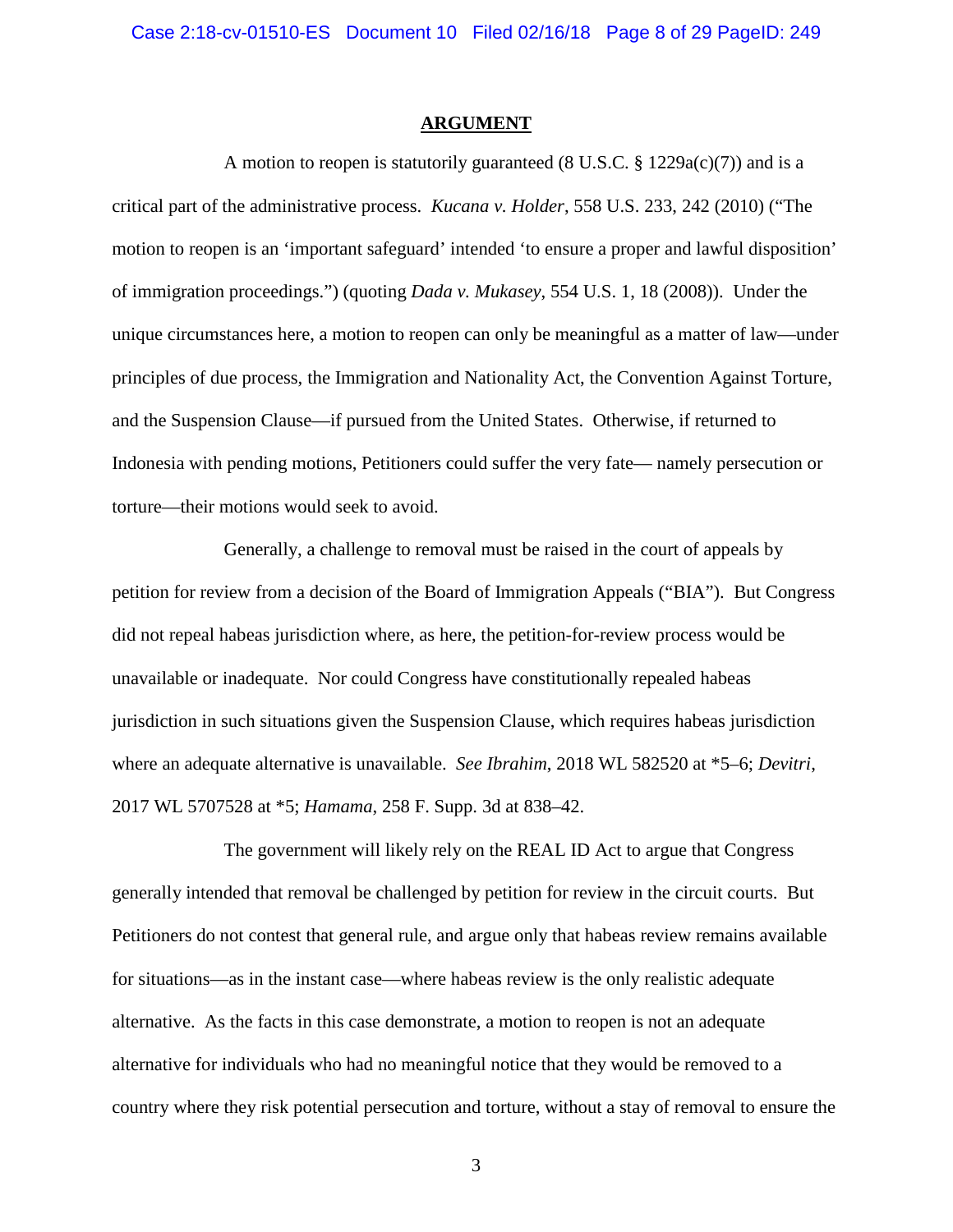#### Case 2:18-cv-01510-ES Document 10 Filed 02/16/18 Page 9 of 29 PageID: 250

opportunity to have their claims heard in the immigration system followed by review in the circuit by petition for review. *See Ibrahim*, 2018 WL 582520 at \*6 (finding that the motion to reopen process was not an adequate remedy when the petitioners' reopen claims "arose very recently" and the government sought to remove the petitioners immediately); *Devitri,* 2017 WL 5707528 at \*5 (finding that the motion to reopen procedure is not an effective remedy when petitioners had no notice that their removal was imminent); 258 F. Supp. 3d at 842 (motion to reopen process not an adequate remedy where removal would "critically compromise their ability to file and prosecute motions to reopen"). To avoid this unlawful outcome, Petitioners request only a brief stay to seek review of their substantive claims in the immigration courts. This Court has jurisdiction to adjudicate those claims and order this very limited equitable relief.

<span id="page-8-1"></span>Specifically, and as explained in detail below, this Court can find jurisdiction in one of two ways. First, it can construe the Immigration and Nationality Act ("INA"), as amended in 2005 by the REAL ID Act, to avoid Suspension Clause problems by finding that Congress did not eliminate habeas jurisdiction in circumstances like those presented here. This is the conclusion reached by the court in *Chhoeun*, the recent Cambodian stay case. *See* Section A, *infra*. Alternatively, if the Court concludes that the INA has divested it of habeas jurisdiction, it can nonetheless adopt the approach of the Boston, Detroit, and Miami courts and hold that habeas jurisdiction is constitutionally required under the Suspension Clause. *See* Section B, *infra*.

## <span id="page-8-0"></span>**A. Congress Did Not Eliminate Statutory Habeas Jurisdiction Where The Petition-For-Review Process Is Unavailable or Inadequate.**

As it has in the four recent stay cases, the government will almost certainly rely principally on the 2005 REAL ID Act to argue that Congress has repealed habeas jurisdiction over removals. But the REAL ID Act simply makes clear that, as a *general* rule, removals must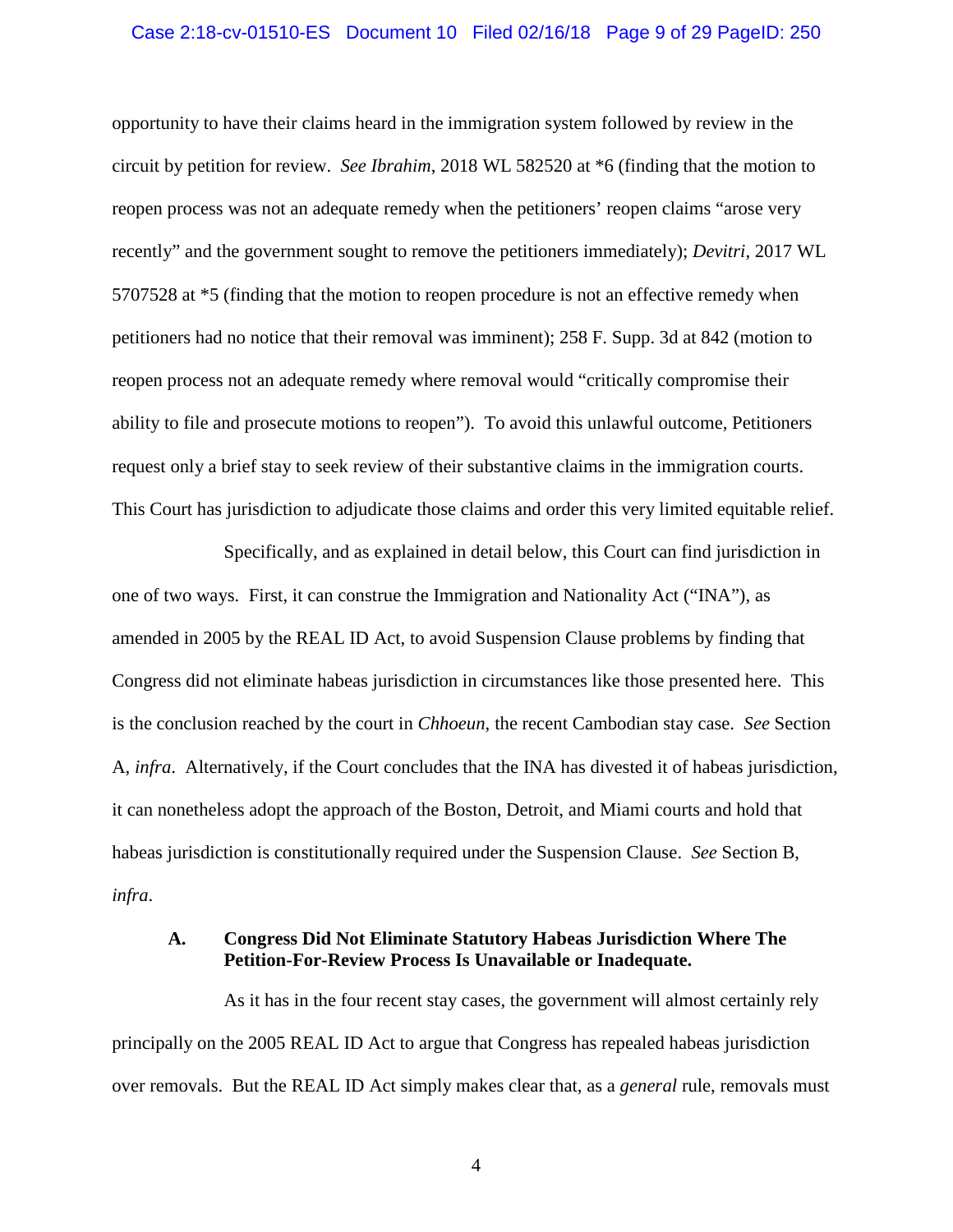#### Case 2:18-cv-01510-ES Document 10 Filed 02/16/18 Page 10 of 29 PageID: 251

be challenged in the courts of appeals by petition for review, rather than by habeas. Neither 8 U.S.C. §§ 1252(a)(5) or 1252(b)(9), nor the REAL ID Act generally, demonstrates Congressional intent to repeal habeas where, as here, review in the court of appeals would be unavailable or inadequate.

<span id="page-9-1"></span>The general rule is based on two well-settled principles. First, the legality of a removal must be reviewable in some court to avoid a Suspension Clause violation. *INS v. St. Cyr*, 533 U.S. 289, 300 (2001) ("Because of [the Suspension] Clause, some judicial intervention in deportation cases is unquestionably required by the Constitution.") (citation and internal quotation marks omitted). Second, review in the court of appeals by petition for review must generally be feasible, thereby providing a judicial forum and avoiding the Suspension Clause problem that would otherwise exist if no judicial forum were available.

<span id="page-9-3"></span><span id="page-9-2"></span><span id="page-9-0"></span>Recognizing these twin principles, courts have not hesitated to find that habeas jurisdiction remains available where a removal could not adequately be challenged by petition for review. Courts have found that habeas remains available where, for example, the petitioner's challenge is based on events that post-dated review of the initial removal challenge, such as where there have been changed circumstances or post-order ineffective assistance of counsel. *See, e.g.*, *Chehazeh v. Att'y Gen.*, 666 F.3d 118, 130–133 (3d Cir. 2012) (finding district court jurisdiction to review BIA decision to reopen case to terminate asylum because petitioner did not challenge the original order but rather decisions that post-dated its entry); *Jama v. INS*, 329 F.3d 630, 632–33 (8th Cir. 2003), *aff'd sub nom Jama v. ICE*, 543 U.S. 335 (2005) (claims based on events that occurred after removal order; finding habeas jurisdiction to review challenge to agency's failure to adhere to mandatory post-order statutory requirements); *Singh v. Gonzales*, 499 F.3d 969, 979 (9th Cir. 2007) (finding jurisdiction over claim based on ineffective assistance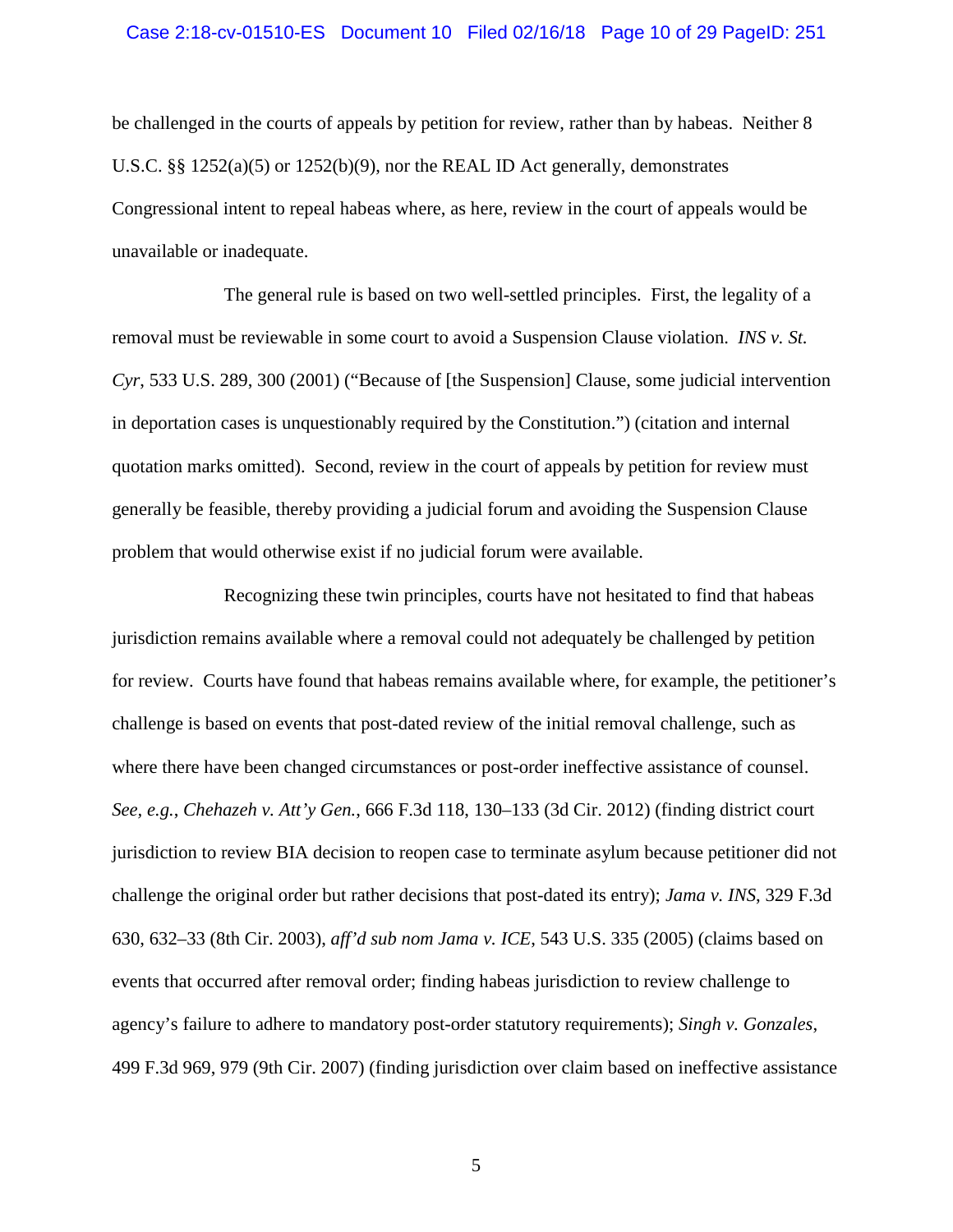### Case 2:18-cv-01510-ES Document 10 Filed 02/16/18 Page 11 of 29 PageID: 252

<span id="page-10-1"></span>of counsel that arose after removal order, explaining that "a successful habeas petition in this case will lead to nothing more than 'a day in court' . . . , which is consistent with Congressional intent underlying the REAL ID Act"); *Kellici v. Gonzalez*, 472 F.3d 416, 419–20 (6th Cir. 2006) (holding that habeas available to challenge the government's failure to provide notice of a petitioner's arrest after a removal order became final, and stating that habeas is available where the court does not need to directly address "the final order").<sup>[1](#page-10-2)</sup>

Courts have also found jurisdiction exists where there is too little time to seek review by motion to reopen, especially where individuals fear persecution or torture once removed. *See Ibrahim*, 2018 WL 582520 at \*6 (petitioners would not have enough time to adequately file a motion to reopen before removal and "cannot effectively pursue motions to reopen from Somalia where they would likely be forced underground to avoid persecution immediately upon arrival"); *Devitri*, 2017 WL 5707528 at \*7 (finding the procedures in the Immigration Court will be adequate "so long as they receive from this Court a reasonable time period for filing the motions to reopen to which they are entitled"); *Hamama*, 261 F. Supp. 3d 820, 832 (E.D. Mich. July 24, 2017) (finding that if petitioners were removed to Iraq, where they would likely face persecution and torture, "prior to their filing and adjudication of motions to reopen, their ability to seek judicial review in the courts of appeals [would] be effectively foreclosed"). *See also Chhoeun*, 2018 WL 566821 at \*9 (finding jurisdiction because petitioners "merely request that their deportations be delayed until they can file motions to reopen and until they can avail themselves of the administrative system that exists to litigate meritorious motions to reopen").

<span id="page-10-2"></span><span id="page-10-0"></span> <sup>1</sup> *See also Ilyabaev v. Kane*, 847 F. Supp. 2d 1168, 1174 (D. Ariz. 2012) (finding habeas jurisdiction over claim that "could not have been raised in their removal proceedings").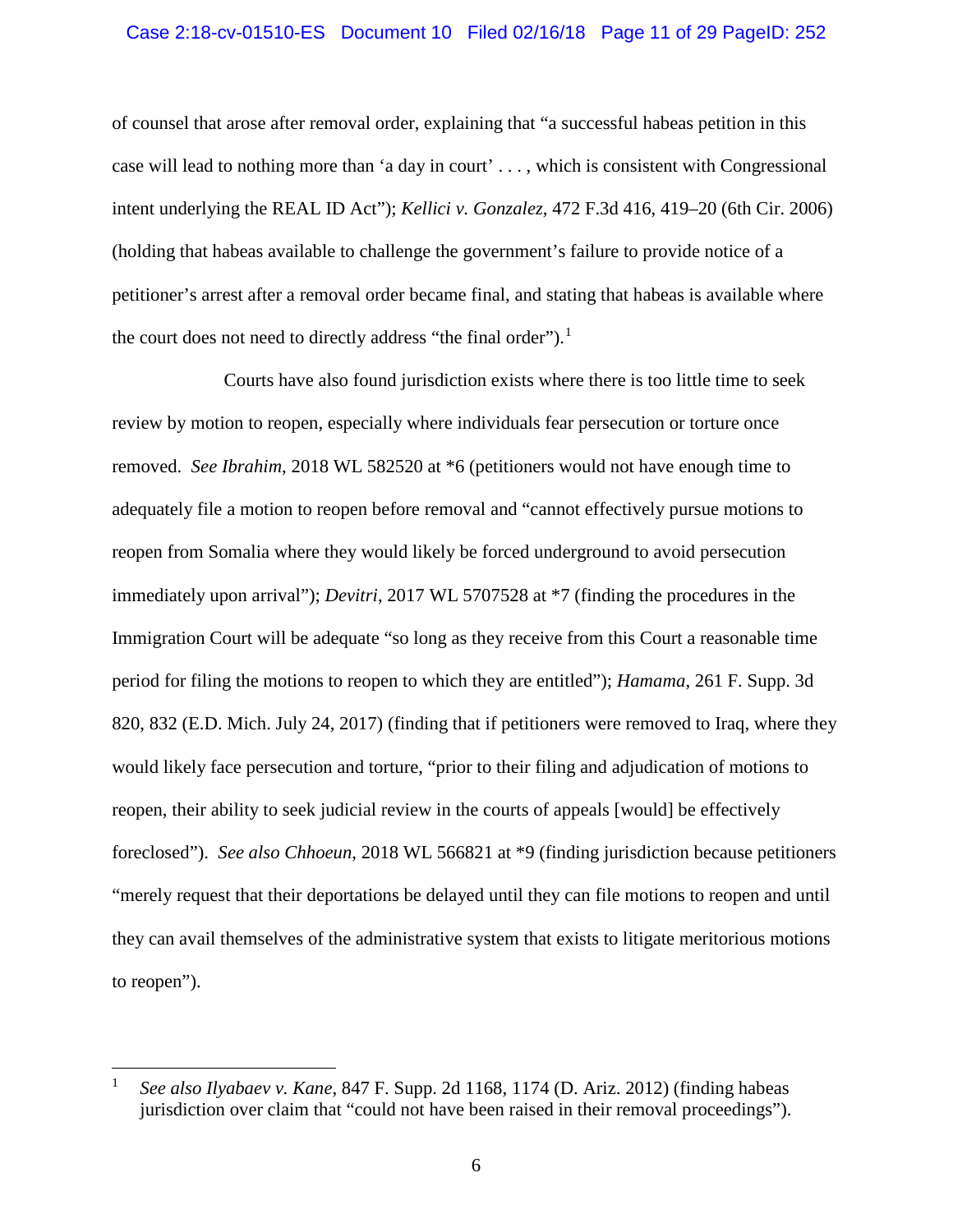#### Case 2:18-cv-01510-ES Document 10 Filed 02/16/18 Page 12 of 29 PageID: 253

<span id="page-11-1"></span>Finally, courts have permitted habeas review of challenges to detention during the administrative immigration process for the same conceptual reason: review in the courts of appeals after the immigration process concluded would come too late to remedy unlawful detention during the immigration process. *See Hernandez v. Gonzales*, 424 F.3d 42, 42–43 (1st Cir. 2005); *Nadarajah v. Gonzales*, 443 F.3d 1069, 1075–76 (9th Cir. 2006); *Kellici*, 472 F.3d at 419–20.

<span id="page-11-3"></span><span id="page-11-2"></span>In short, the circumstances in which the courts have found habeas review in the courts of appeals will vary—but the common denominator is that review in the courts of appeals would be unavailable or inadequate based on the particular facts of the case.

As explained below, Petitioners assert claims that could not have been raised in the courts of appeals by petition for review when they received their initial removal orders. That is necessarily so because Petitioners contend that the government seeks to remove them without any opportunity to show that they would be persecuted or tortured if removed given *recent* events and the *current* situation in Indonesia—circumstances that postdate their removal orders. As discussed below, the claims thus must be reviewable in this Court to avoid the Suspension Clause violation triggered by the absence of any forum in which Petitioners can assert their claims.

<span id="page-11-0"></span>The government will rely on 8 U.S.C. § 1252(g), which generally eliminates habeas jurisdiction over challenges to the "execution" of removal orders. But Section 1252(g) has no bearing on this case because that provision applies only to challenges to *discretionary* claims. As the Third Circuit has explained, Section  $1252(g)$  was "'directed against a particular evil: attempts to impose judicial constraints upon prosecutorial discretion.'" *Chehazeh v. Attorney Gen. of U.S.*, 666 F.3d 118, 135 (3d Cir. 2012) (quoting *Reno v. AADC*, 525 U.S. 471,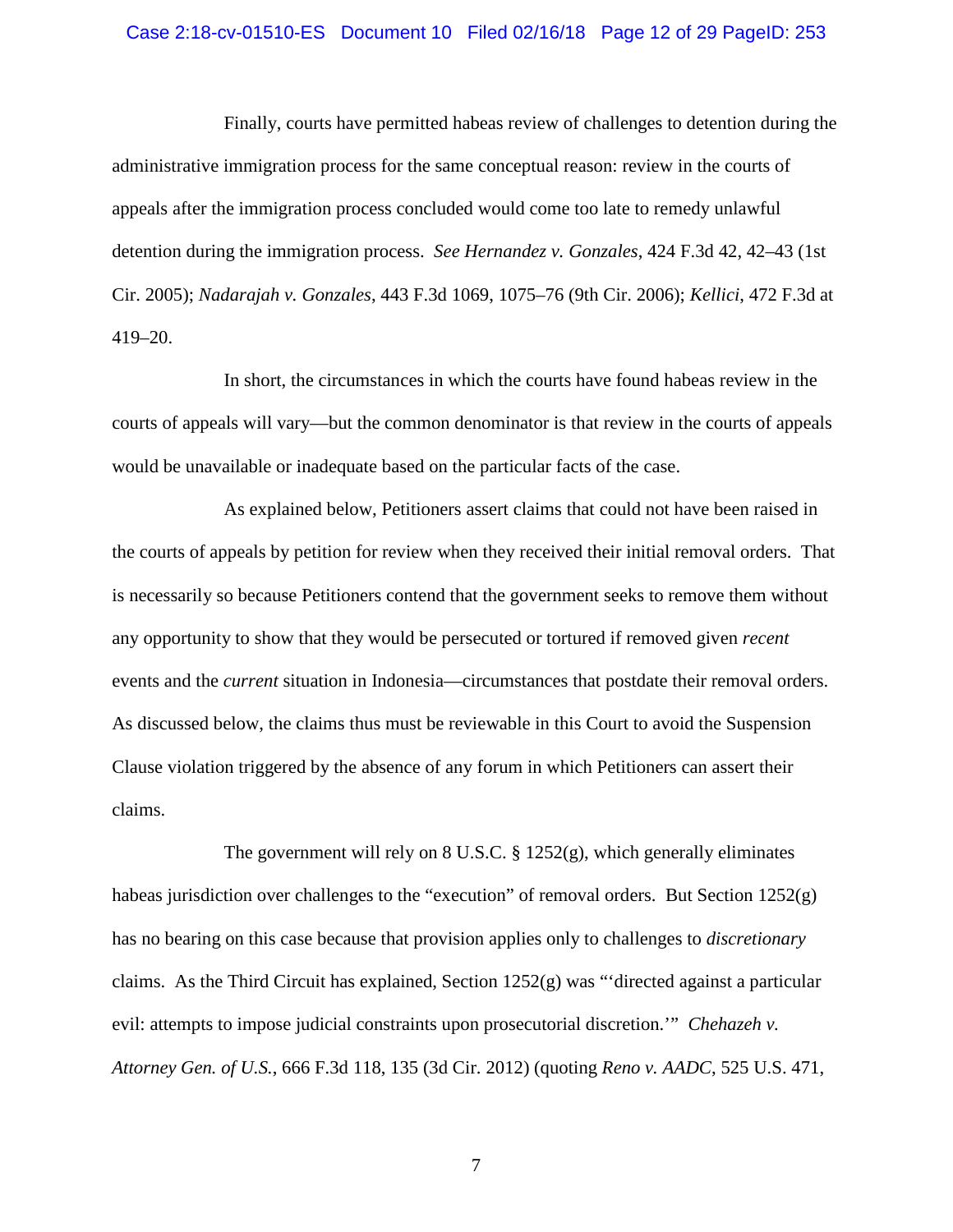<span id="page-12-8"></span><span id="page-12-7"></span><span id="page-12-3"></span>485 n. 9 (1999)). *See also AADC*, 525 U.S. at 485 ("Section 1252(g) seems clearly designed to give some measure of protection to 'no deferred action' decisions and similar discretionary determinations"). As such, the Third Circuit has stated that the provision is to be read "narrowly and precisely to prevent review only of the three narrow discretionary decisions or actions referred to in the statute." *Garcia v. Att'y Gen.*, 553 F.3d 724, 729 (3d Cir. 2009); *see also Orozco-Velasquez v. Att'y Gen.*, 817 F.3d 78, 81 (3d Cir. 2016) (holding that § 1252(g) does not bar jurisdiction where petitioner did not challenge the commencement of his removal order but rather challenged the absence of proper notice to appear); *Chmakov v. Blackman*, 266 F.3d 210, 215 (3d Cir. 2001) (holding that Section 1252(g) "limits the power of federal courts to review the discretionary decisions of the Attorney General to commence proceedings, adjudicate cases, or execute removal orders");.<sup>[2](#page-12-9)</sup>

<span id="page-12-1"></span>Here, Petitioners are not raising discretionary claims. They do not categorically challenge the government's prosecutorial discretion to remove them. Rather, they claim that before they can be removed they must have the opportunity to seek meaningful review based on changed circumstances. In particular, they raise a due process claim and a CAT claim (and a related withholding of removal claim), and they rely on the Suspension Clause. Constitutional

<span id="page-12-9"></span><span id="page-12-6"></span><span id="page-12-5"></span><span id="page-12-4"></span><span id="page-12-2"></span><span id="page-12-0"></span> <sup>2</sup> Other Circuit Courts of Appeals have likewise read Section 1252(g) narrowly. *See, e.g. Madu v. Attorney General*, 470 F.3d 1362, 1368 (11th Cir. 2006) (stating that the provision is to be "interpreted narrowly" and does "not proscribe substantive review of the underlying legal bases for . . . discretionary decisions and actions"); *Alvarez v. U.S. Immigration & Customs Enf't.*, 818 F.3d 1194, 1205 (11th Cir. 2016), *cert. denied sub nom. Alvarez v. Skinner*, 137 S. Ct. 2321 (2017) (stating that Section 1252(g) applies only to "discretionary determinations"); *United States v. Hovsepian*, 359 F.3d 1144, 1155 (9th Cir. 2004) (en banc) (Section 1252(g) does not bar "consideration of a purely legal question, which does not challenge the Attorney General's discretionary authority"); *Jama*, 329 F.3d at 632 (Section 1252(g) does not bar review of the Attorney General's non-discretionary "legal conclusions"); *Flores-Ledezma v. Gonzales*, 415 F.3d 375, 380 (5th Cir. 2005) (finding no Section  $1252(g)$  bar where petitioner "challenges the constitutionality of the statutory scheme allowing for such discretion").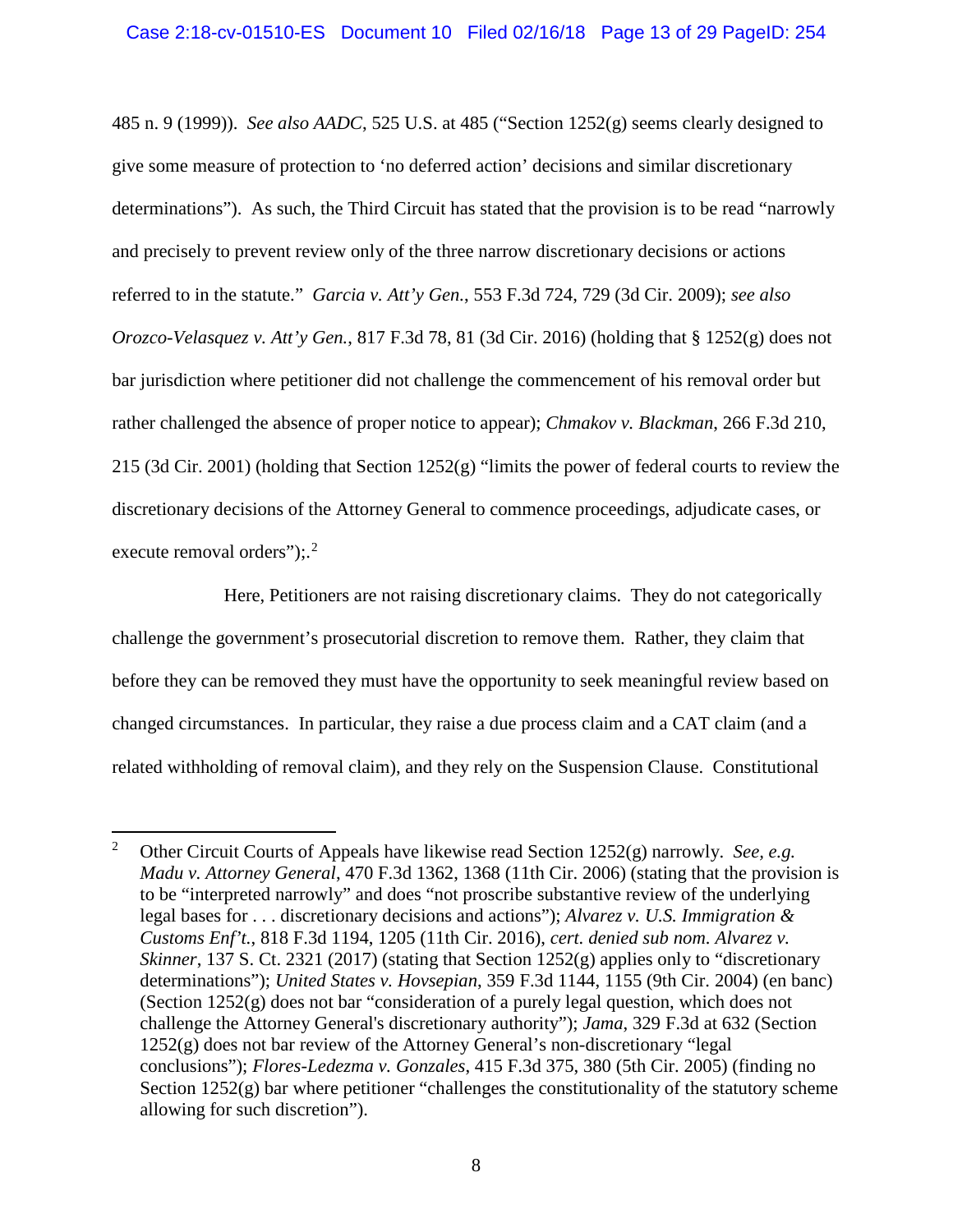#### Case 2:18-cv-01510-ES Document 10 Filed 02/16/18 Page 14 of 29 PageID: 255

<span id="page-13-4"></span><span id="page-13-2"></span>claims are, of course, non-discretionary. And both CAT and withholding are *mandatory* forms of relief that cannot be denied in the exercise of discretion where the applicant meets the statutory standard. 8 U.S.C. § 1231(b)(3) ("the Attorney General may not remove" a noncitizen who meets the standard for withholding, unless narrow criminal exceptions are present); 8 C.F.R. § 1208.17(a) (noncitizen who satisfies the CAT standard "shall be granted deferral of removal"). *See Zubeda v. Ashcroft*, 333 F.3d 463, 472 (3d. Cir. 2003) (stating that "withholding removal under the Convention is mandatory just as it is for withholding of deportation").

<span id="page-13-1"></span>Thus, Petitioners claims do not fall within the narrow scope of Section  $1252(g)$ because they do not challenge the government's discretion to remove them. Instead, they claim they have a non-discretionary *legal right* to pursue a motion to reopen before the government removes them, and to raise mandatory forms of relief under CAT and withholding of removal.

<span id="page-13-3"></span>In short, because Congress has not eliminated habeas jurisdiction in cases where a petition for review is not feasible, this Court need not reach the Suspension Clause issues. *See Chhoeun*, 2018 WL 566821 at \*9 (finding INA did not bar habeas jurisdiction because "Petitioners do not directly challenge the bases for their orders of removal [but] seek an opportunity to challenge the removal orders."). If, however, the Court concludes that Congress has repealed habeas jurisdiction over petitioners' claims, then it must invalidate the statute as applied here, as the Detroit, Boston and Miami courts have done—as explained in detail below.

# <span id="page-13-0"></span>**B. Even If Congress Repealed Statutory Habeas Jurisdiction, The Suspension Clause Nonetheless Guarantees Habeas Review Over Removals Where No Other Adequate and Effective Alternative Exists.**

<span id="page-13-5"></span>The Suspension Clause states that "[t]he Privilege of the Writ of Habeas Corpus shall not be suspended, unless when in Cases of Rebellion or Invasion the public Safety may require it." U.S. Const. art. I, § 9, cl. 2. If the REAL ID Act precludes judicial review of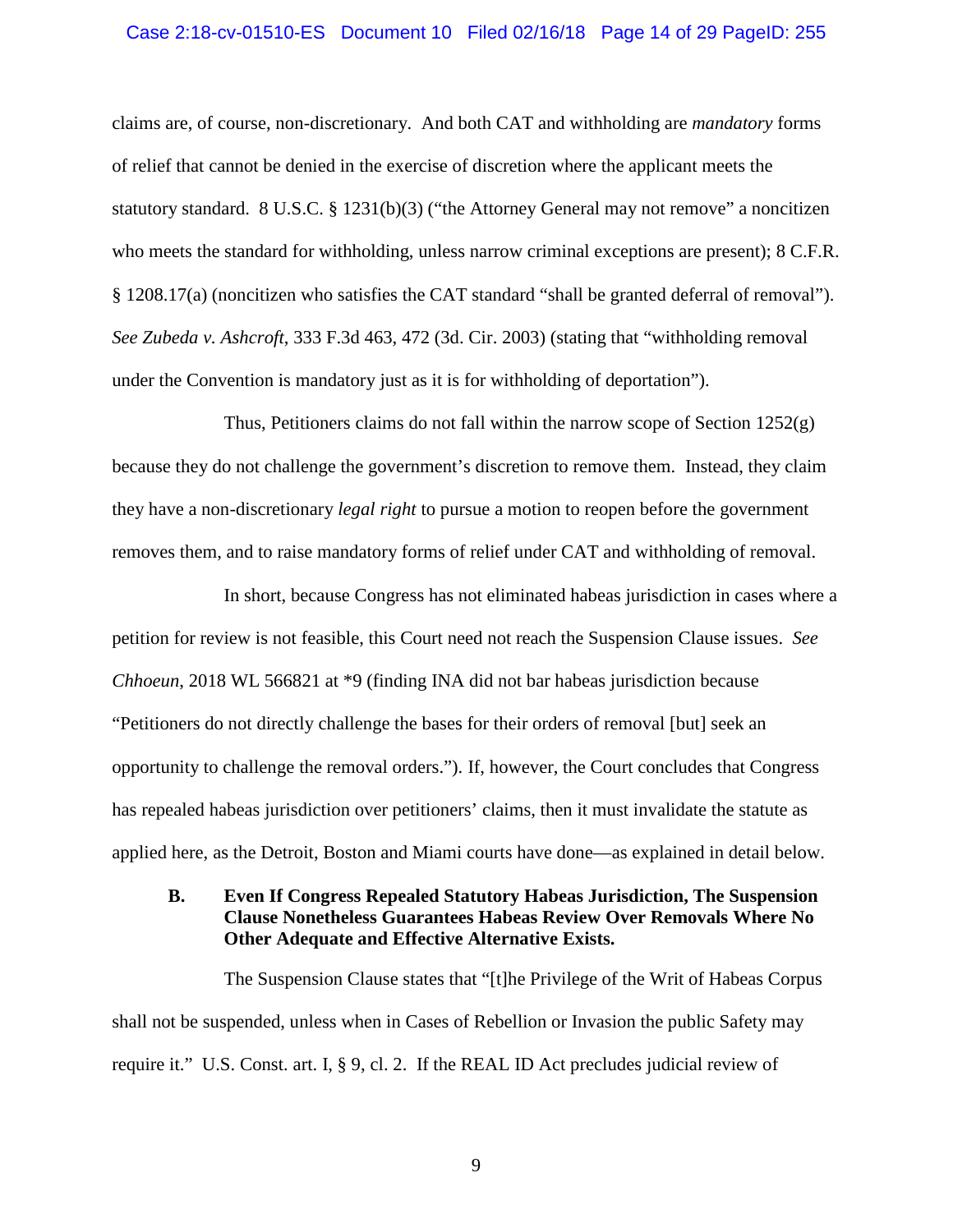#### Case 2:18-cv-01510-ES Document 10 Filed 02/16/18 Page 15 of 29 PageID: 256

Petitioners' claims, it would violate the Suspension Clause because the Suspension requires that some adequate forum be available, and here habeas jurisdiction is the only forum available.

<span id="page-14-0"></span>As the Supreme Court explained, the Suspension Clause "unquestionably requires some jurisdiction in deportation cases." *INS v. St. Cyr*, 533 U.S. 289, 300-01 (2001) (*quoting Heikkila v. Barber*, 345 U.S. 229, 235 (1953)); *see also id.* at 305 ("[T]o conclude that the writ is no longer available in this context would represent a departure from historical practice in immigration law."); *Hamama*, 261 F. Supp. 3d at 831 (finding Suspension Clause applies to removal of Iraqis); *Devitri*, 2017 WL 5707528 at \*5 (same as to Indonesians); *Ibrahim*, 2018 WL 582520 at \*6 (same as to Somalis). See also *Sandoval v. Reno*, 166 F.3d 225, 237–38 (3rd Cir. 1999) (emphasizing that the lack of review over removals would raise serious constitutional problems under the Suspension Clause).

<span id="page-14-1"></span>In the recent stay cases, the government has unsuccessfully offered two types of Suspension Clause arguments. The first is that the Suspension Clause does not apply to challenges to removal, but only to a claim for release from detention. The second is that even if the Suspension Clause does apply to removals, the Suspension Clause permits the repeal of habeas if there is an adequate alternative; according to the government, a motion to reopen from *outside* the country is an adequate alternative. Both arguments are unavailing and were properly rejected by the courts to consider the recent stay cases. *See Ibrahim*, 2018 WL 582520 at \*6 ("[t]he Court is unpersuaded by the government's position that Petitioners can meaningfully pursue a motion to reopen from Somalia"); *Devitri,* 2017 WL 5707528 at \*2 ("[c]ustody is not limited to physical detention . . . [f]inal orders of removal have been held to satisfy the custody requirement); *Hamama,* 261 F. Supp. 3d at 831–32 ("The Government's argument that habeas is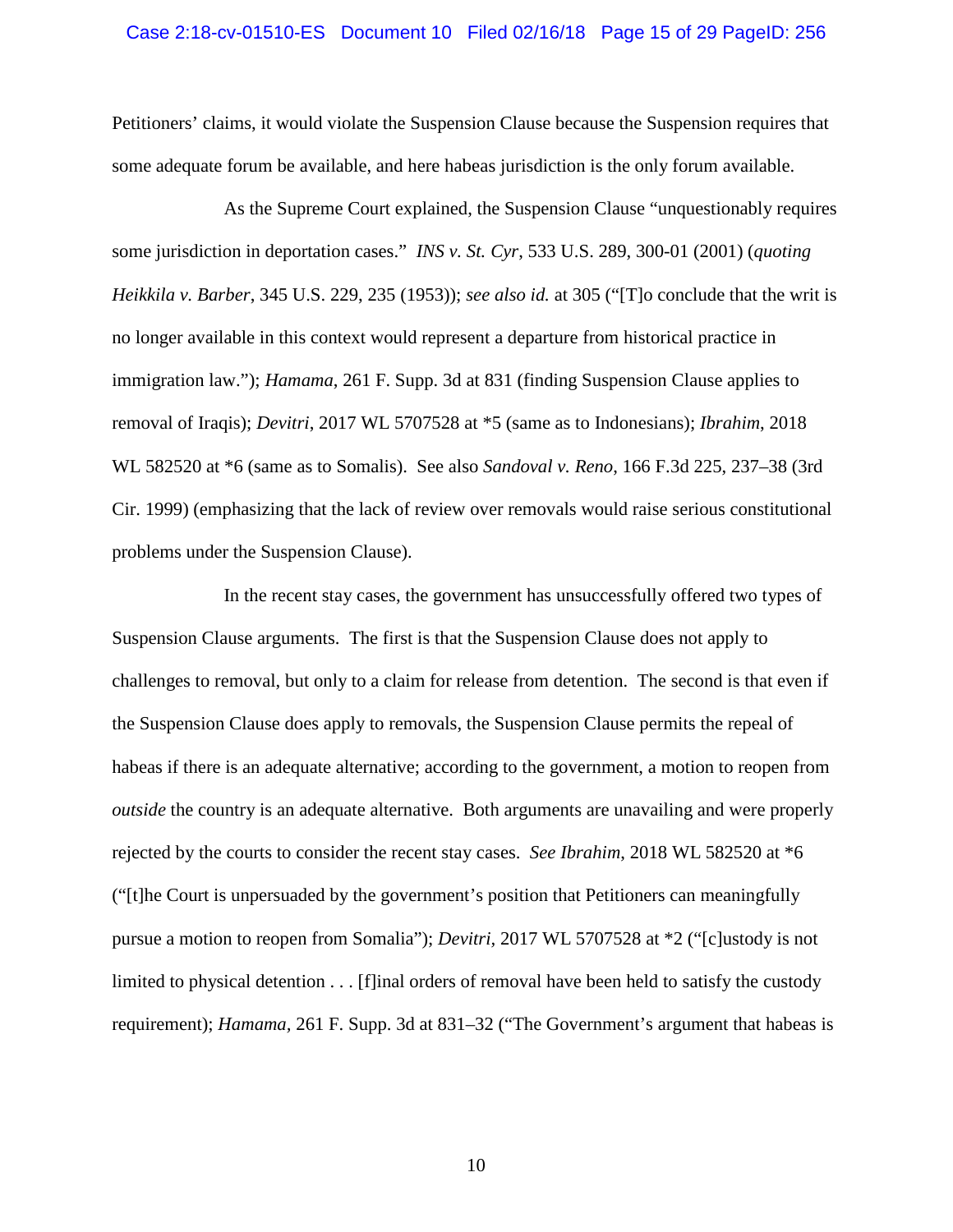#### Case 2:18-cv-01510-ES Document 10 Filed 02/16/18 Page 16 of 29 PageID: 257

not appropriate—on the theory that Petitioners are not challenging the fact of their detention thus has no support… .").

#### <span id="page-15-5"></span><span id="page-15-1"></span>1. The Suspension Clause Applies to Individuals Facing Removal.

<span id="page-15-0"></span>The government will likely argue that the Suspension Clause applies only where one seeks release from detention. Yet, such an argument cannot be squared with the Supreme Court's decision in *St. Cyr*, 533 U.S. at 300–08, or the voluminous historical precedent on which *St. Cyr* relied. In *St. Cyr*, the petitioners did not seek release from detention, but rather, sought to challenge their removal. The Court construed the INA to find habeas jurisdiction, emphasizing that the INA would have raised "serious" Suspension Clause problems had it eliminated habeas review over petitioners' removal orders. The Court's Suspension Clause concerns would have made little sense if, as the government contends, the Suspension Clause applies only where noncitizens seek release from detention, and not where they challenge their removal. Nor would the Court's lengthy discussion of the long history of habeas review over removals make any sense if the government were correct. *See accord. Sandoval v. Reno*, 166 F.3d 225, 233 (3d Cir. 1999) (canvassing the long "availability of habeas to challenge immigration decisions" where petitioner sought to challenge removal, and was not seeking release from detention).

<span id="page-15-4"></span><span id="page-15-3"></span><span id="page-15-2"></span>In the recent stay cases, the government has also relied on decisions addressing overseas matters to suggest that habeas review is limited to situations where one seeks release from detention. For instance, the government has cited *Munaf v. Geren*, 553 U.S. 674 (2008), and *Kiyemba v. Obama*, 561 F.3d 509 (D.C. Cir. 2009). Neither remotely precludes habeas jurisdiction here. Indeed, both cases could not be more different than the instant case. As an initial matter, the Court in *Munaf* unanimously found habeas jurisdiction. Moreover, in rejecting the merits claim, the Court stressed the unique overseas military context, involving two individuals arrested and detained in Iraq who sought to block the U.S. military's wartime transfer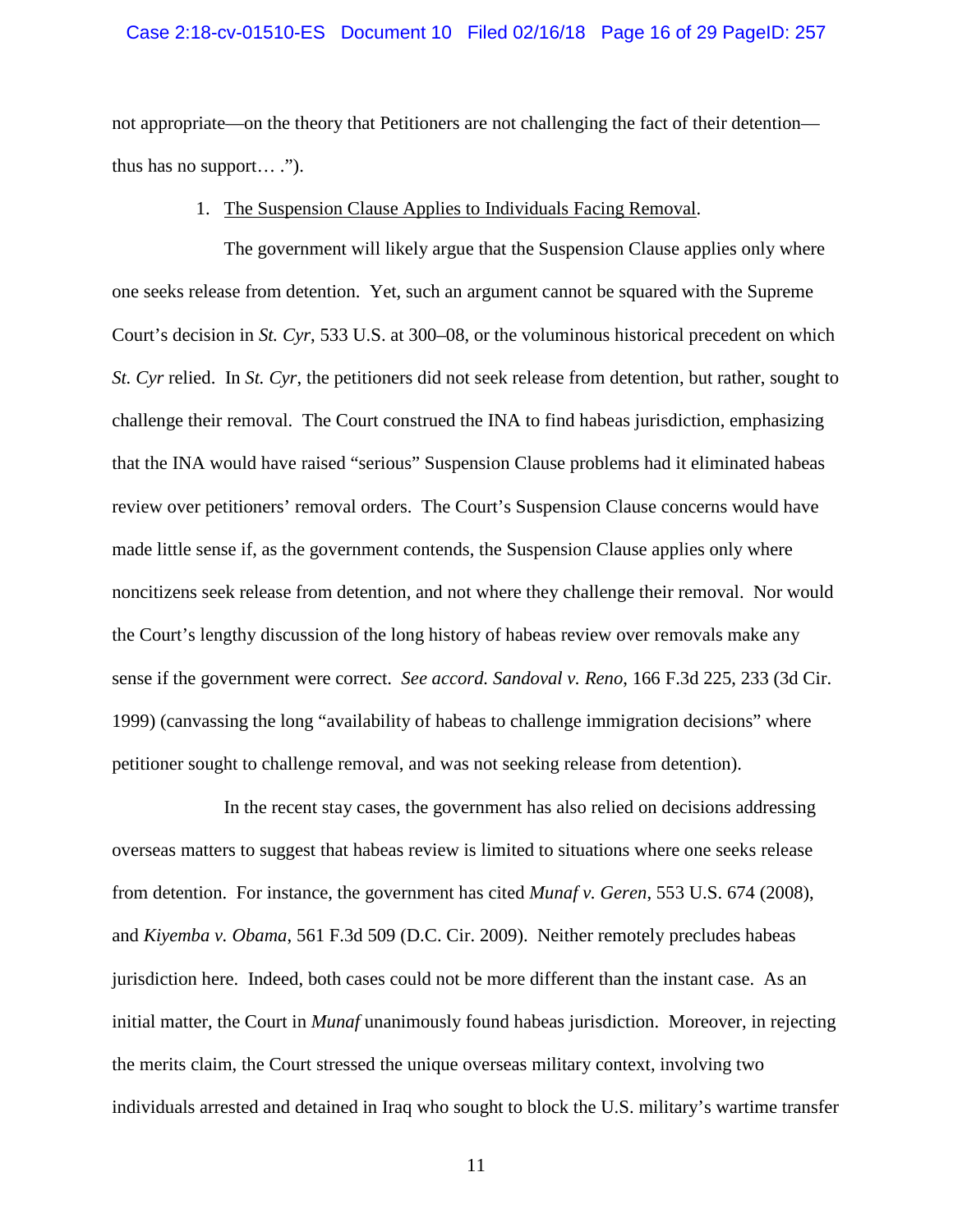#### Case 2:18-cv-01510-ES Document 10 Filed 02/16/18 Page 17 of 29 PageID: 258

of them to the Iraqi government for criminal prosecution. *See* 553 U.S. at 680 (holding "the habeas statute extends to American citizens held overseas by American forces" but denying relief "[u]nder circumstances presented [in the instant case]"); *Hamama*, 261 F. Supp. 3d at 829– 30 (finding jurisdiction and distinguishing *Munaf* because "[u]nlike the petitioners in *Munaf*, Petitioners here are not the subject of extradition requests by a foreign power, so there is no issue of interference with comity in regards to foreign nations, the expressed concern of the Supreme Court."). And unlike the *Munaf* petitioners, Petitioners here have not made a speculative claim that they may be mistreated; they have produced substantial evidence that such mistreatment is highly probable and have specifically invoked the CAT.

*Kiyemba* is likewise far afield. That case involved enemy combatants held at Guantanamo Bay. The D.C. Circuit held only that CAT claims could not be raised by enemy combatants overseas, wholly outside the immigration system. *Kimbeya,* 561 F.3d at 514. The court did not remotely hold that habeas review does not encompass claims raised by individuals, like Petitioners, who are in the United States and who seek to access the immigration process to raise CAT claims challenging their removal. *Hamama*, 261 F. Supp. 3d at 830 (distinguishing *Kiyemba* because "unlike the petitioners there, who were enemy combatants, Petitioners here are participants in the immigration process, who wish to raise CAT[] arguments to challenge the present enforcement of their removal orders.").

# 2. The Motion to Reopen Process Would Not Provide an Adequate and Effective Alternative to Habeas for Petitioners in the Absence of a Stay.

<span id="page-16-0"></span>The government's next argument will likely be that Petitioners have an adequate alternative to habeas such that the Suspension Clause is satisfied. Specifically, in the other recent stay cases, the government argued that the writ of habeas corpus is not suspended if Congress has provided an "adequate and effective" collateral remedy to challenge the alleged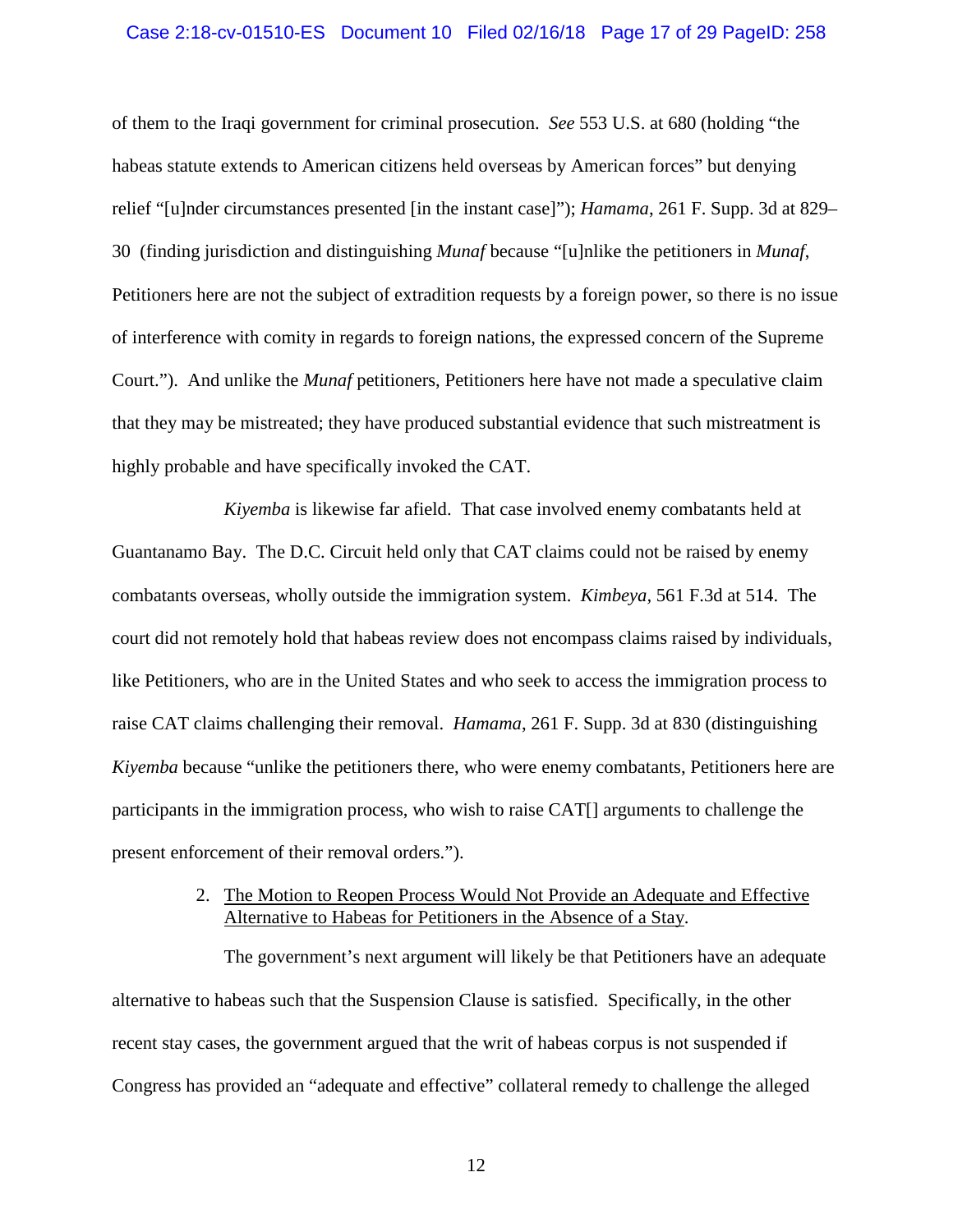#### <span id="page-17-0"></span>Case 2:18-cv-01510-ES Document 10 Filed 02/16/18 Page 18 of 29 PageID: 259

<span id="page-17-1"></span>illegality in federal courts. *Swain v. Pressley*, 430 U.S. 372, 381 (1977); *Boumediene v. Bush*, 553 U.S. 723, 780 (2008). Petitioners do not of course dispute that general proposition. Rather, the question presented here, as in the other four recent stay cases, is whether the alternative—a motion to reopen from overseas for individuals facing persecution and torture—is an adequate and effective alternative. It is not, for virtually the identical reasons found by the other four courts.

"The administrative process to file motions to reopen and stay can only be adequate and effective if individuals are given a fair chance to access the process." *Hamama*, 261 F. Supp. 3d at 830. Given the risk of imminent deportation that Petitioners face, "the confluence of events in this case . . . would effectively foreclose [the opportunity to file a motion to reopen] for many Petitioners without intervention by the Court." *Id. See also Ibrahim*, 2018 WL 582520 at \*6 (holding that petitioners cannot effectively pursue motions to reopen from Somalia because "[i]t is unclear how Petitioners could access their immigration files or witnesses in the United States . . . all while attempting to avoid persecution in Somalia" upon arrival); *Devitri*, 2017 WL 5707528 at  $*7$  ("Exercising jurisdiction to grant Petitioners time to effectively use the required administrative process is consistent with Congressional intent.").

The most recent decision in *Devitri* involving Indonesian Christians in New England unequivocally rejected the government's contention that existing procedures would be sufficient due process to protect their rights to the relevant immigration relief such as asylum or CAT. *Devitri v. Cronen*, No. 17 Civ. 11842, 2018 WL 661518, at \*4–5 (D. Mass. Feb. 1, 2018) (finding that the process for adjudication motions to reopen and motions to stay "are not adequate administrative alternatives to habeas for these Petitioners."). This holding was based on concern about the likelihood that petitioners in that case would be returned to Indonesia before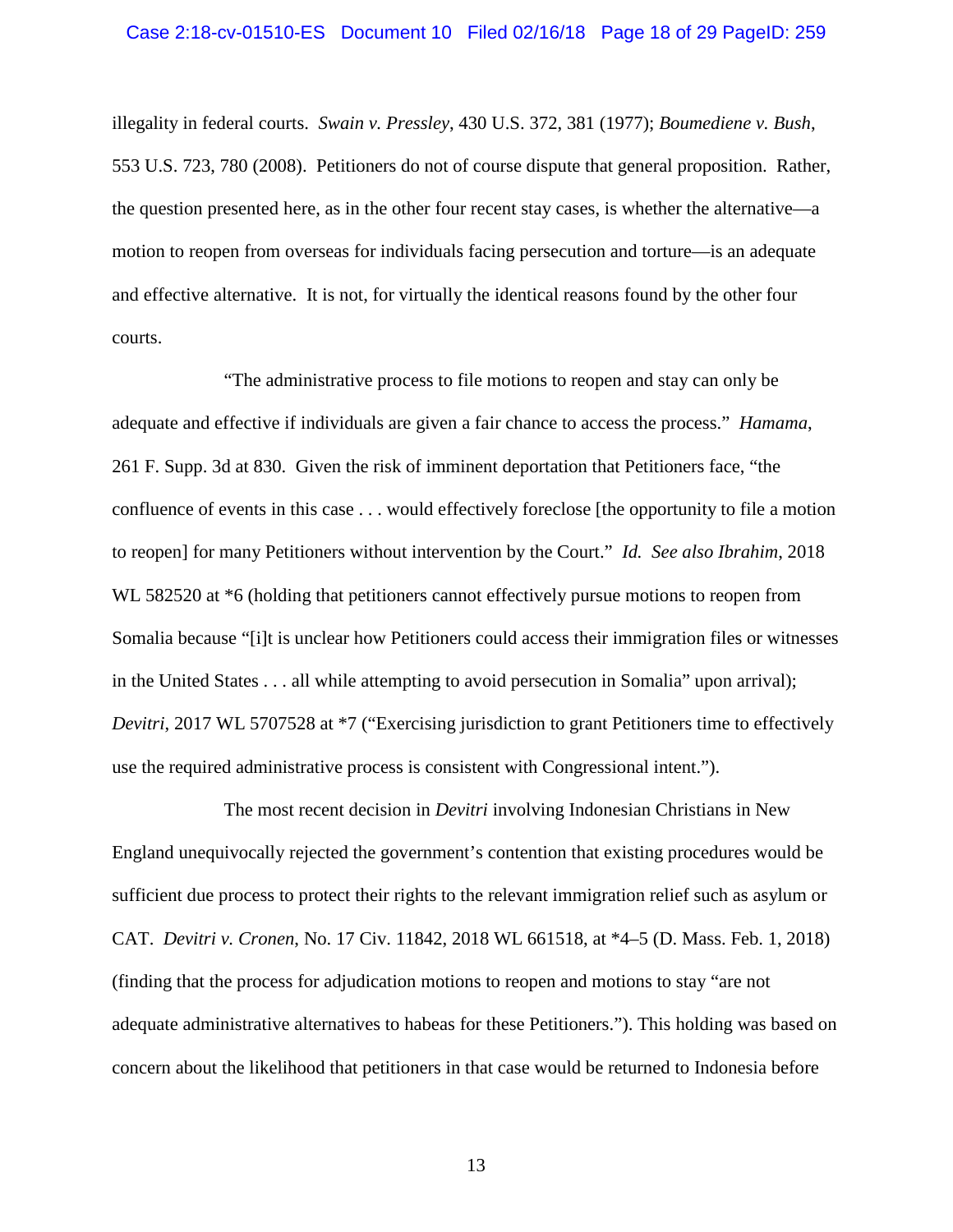## Case 2:18-cv-01510-ES Document 10 Filed 02/16/18 Page 19 of 29 PageID: 260

their motions to reopen could be filed or while their motions were pending—leaving them exposed to the very risk of persecution that their motions would be intended to prevent. *Id.* at \*4 (calling this administrative procedure "Kafkaeseque"). (*See also* Kanstroom Decl. ¶ 6.)[3](#page-18-0)

The *Hamama* court similarly concluded on behalf of a group of Iraqis that forcing individuals to litigate relief from torture and persecution after they have been deported to the *very* country where they will face torture and persecution would leave due process a hollow promise. "Petitioners who face this severe mistreatment will obviously be unable to vindicate their habeas rights" as they will face potentially insurmountable obstacles to pursue their legal claims. *Hamama*, 261 F. Supp. 3d at 833 (noting, among other things, that "[m]aintenance of legal paperwork and communication with lawyers and potential witnesses would likely become extraordinarily problematic, if not impossible" when attempting to escape persecution and torture after removal). In order to ensure that the process is adequate—given the risk of torture and persecution in Indonesia—Petitioners' motions to reopen must be filed and decided before they are removed.

The government will likely argue, however, that Petitioners can seek administrative stays from the immigration courts or the Board of Immigration Appeals. However, in order to seek a stay, Petitioners must *first* prepare and file a motion to reopen proceedings. (*See* Kurzban Decl. | 16; Realmuto Aff. | 1[4](#page-18-1); Anker Decl. | 14.)<sup>4</sup> The regulations

<span id="page-18-0"></span><sup>&</sup>lt;sup>3</sup> Citations to Citations to "Kanstroom Aff. " are to the Affidavit of Professor Daniel Kanstroom, dated February 16, 2018, attached as Exhibit B to the Declaration of Alexander Shalom.

<span id="page-18-1"></span>Citations to "Kurzban Decl. \_\_" are to the Sworn Declaration of Ira J. Kurzban, dated February 15, 2018, attached as Exhibit F to the Declaration of Alexander Shalom. Citations to "Realmuto Aff. \_\_" are to the Affidavit of Trina A. Realmuto, dated February 1, 2018, previously filed in this action as ECF No. 1-6, and attached as Exhibit C to the Declaration of Alexander Shalom. Citations to "Anker Decl. \_\_" are to the Declaration of Deborah Anker,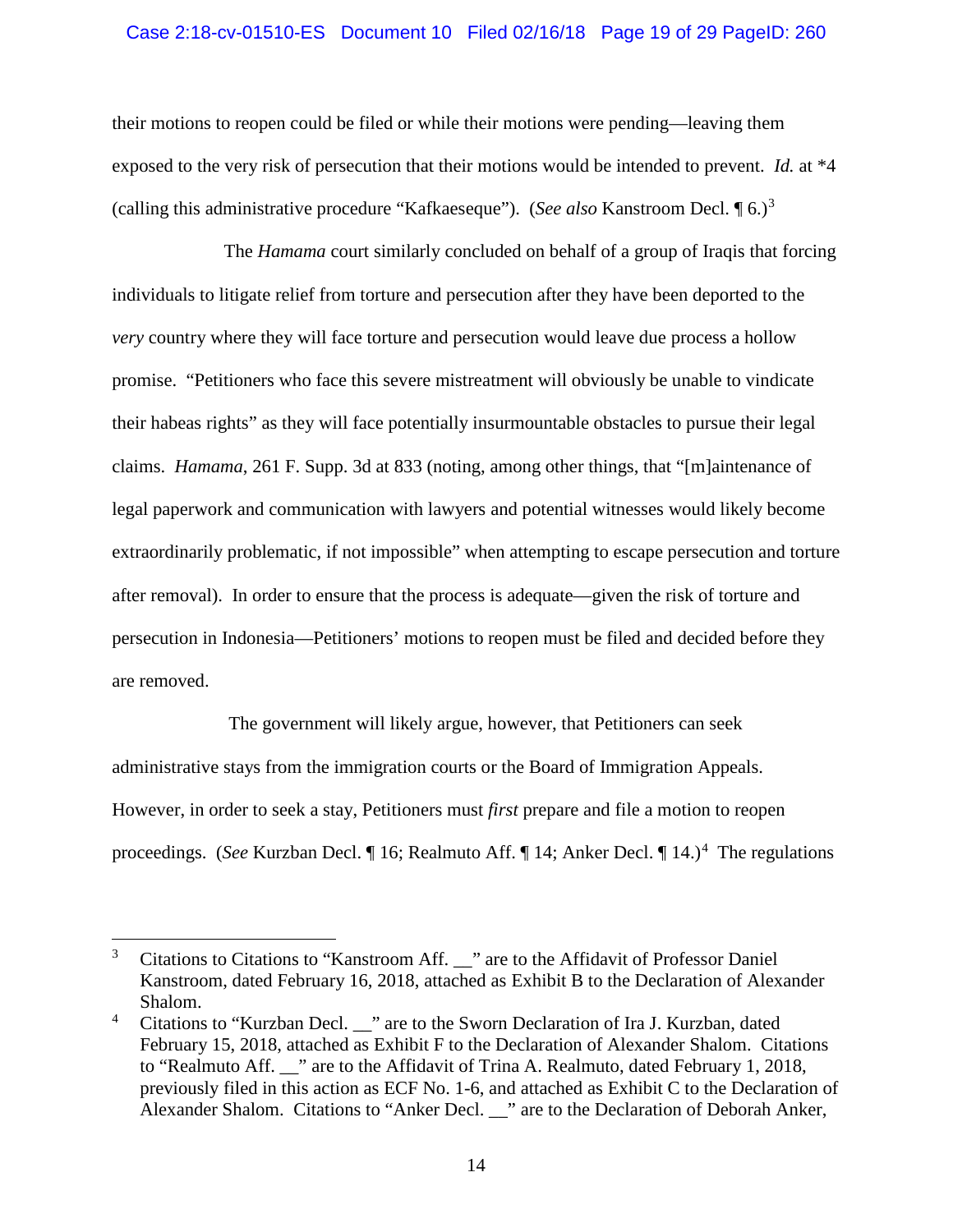#### Case 2:18-cv-01510-ES Document 10 Filed 02/16/18 Page 20 of 29 PageID: 261

<span id="page-19-0"></span>require that a motion to reopen include "the appropriate application for relief and all supporting documentation."  $8 \text{ C.F.R. } \frac{8}{9}$  1003.2(c)(1). Petitioners must therefore prepare and file an application for asylum, withholding, or relief under the CAT, and all evidence showing that circumstances have changed since their last immigration hearing. It is not enough to assert changed circumstances, the circumstances must be established through evidence, which takes time to gather and assemble. *See generally* 8 U.S.C. § 1229a(c)(7)(B); 8 C.F.R. § 1003.2(c)(1). And the burden is upon the applicant to show not merely changed circumstances, but significant changed circumstances in the country of persecution that would affect the applicant's case in a way that is different than his previous application. (*See* Realmuto Aff. ¶ 9; Kurzban Decl. ¶ 12; Anker Decl. ¶ 4.)

Moreover, as the court recognized in *Hamama*, "preparing a motion to reopen proceedings before the immigration courts is a difficult task." 261 F. Supp. 3d at 826–27. A lawyer must obtain the underlying A-File, the file documenting the noncitizens' immigration history, and the Record of Proceedings, a court file that contains a history of the past administrative proceedings. (*See* Realmuto Aff. ¶¶ 10–11; Kurzban Decl. ¶ 14.) USCIS has a backlog of over 35,000 FOIA requests, and generally takes several months to produce an A-file. (Kurzban Decl. ¶ 14.) EOIR requests can take several weeks to months. (*Id.*) Requests for older records can take even longer than requests for newer ones. (*Id.*)In addition to reviewing the file once obtained, counsel must assemble evidence necessary to support the motion to reopen. *See* 8 U.S.C. § 1229a(c)(7)(B) (requiring that motions to reopen "be supported by affidavits or other evidentiary material").

 $\overline{a}$ 

dated January 31, 2018, previously filed in this action as ECF No. 1-7, and attached as Exhibit D to the Declaration of Alexander Shalom.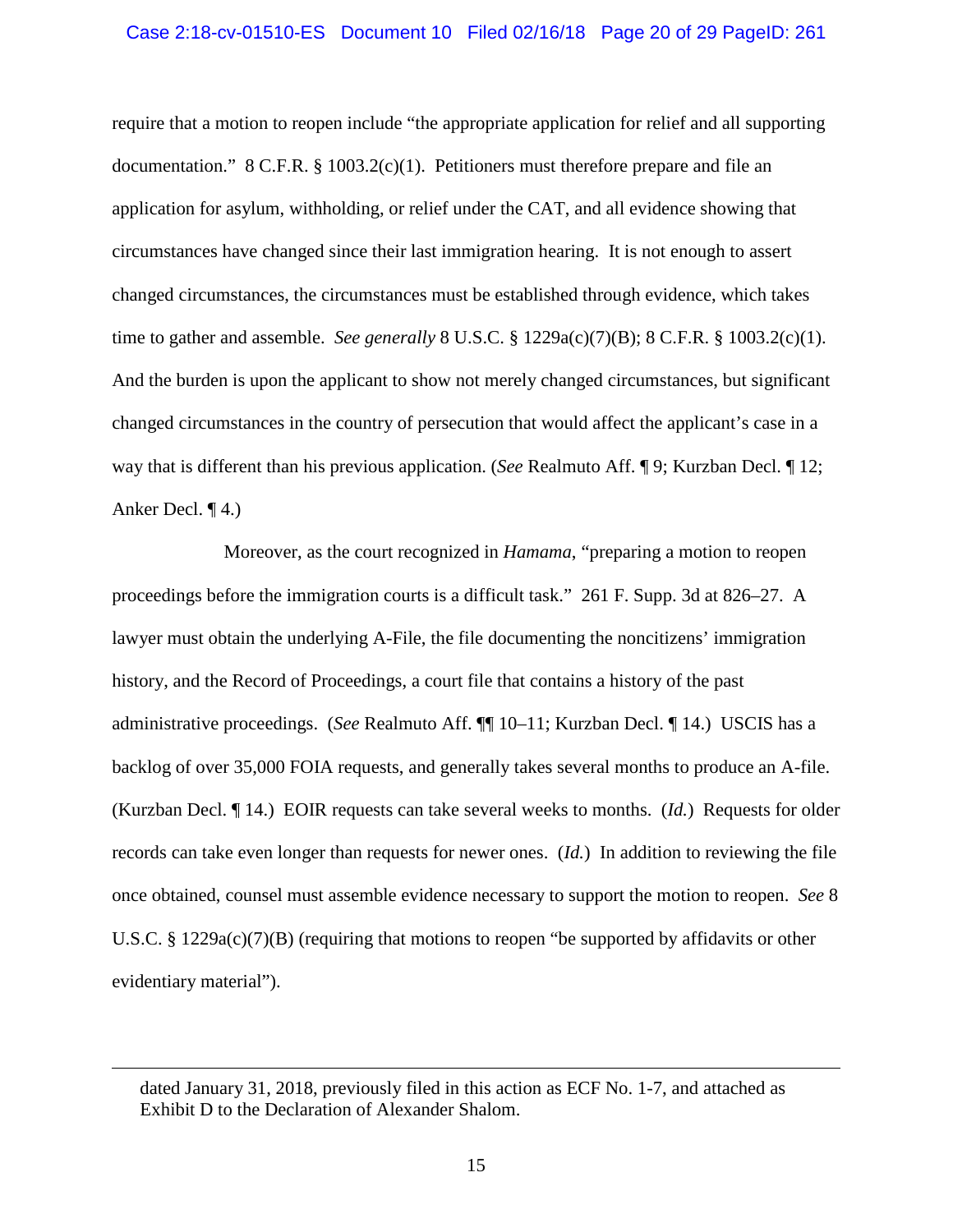#### Case 2:18-cv-01510-ES Document 10 Filed 02/16/18 Page 21 of 29 PageID: 262

Absent this arduous preparation, a stay request will not be granted. Yet, under the government approach, Petitioners will not be protected from removal to Indonesia during this period of preparation, and filing a motion to reopen from abroad presents often insurmountable practical impediments, especially when the individual seeking to filing the motion is also attempting to evade persecution or torture. (*See* Kanstroom Decl. ¶ 6). Moreover, the filing of an emergency stay motion does not require ICE to halt a deportation. Instead, either an Immigration Judge ("IJ") or the Board of Immigration Appeals ("BIA") must actually grant the stay motion before ICE has a legal obligation to halt a deportation. No legal standard requires that the IJ or the BIA rule on a stay before a person is deported. (Kurzban Decl. ¶ 17.) In light of this, *Devitri* firmly rejected the contention that existing procedures—which provide no concurrent stay of removal—would be sufficient to protect the plaintiffs' right to the substantive immigration relief they sought (*e.g.*, asylum or CAT). *Devitri*, 2018 WL 661518 at \*4–5 (finding that the "processes for adjudicating motions to reopen and motions to stay are not adequate administrative alternatives to habeas for these Petitioners."). This holding was based on concern about the likelihood that petitioners in that case would be returned to Indonesia while their motions were pending—leaving them exposed to the very risk of persecution that their motions would be intended to prevent. *Id.*

Finally, even if they were able to litigate their motions to reopen from Indonesia, there will be further, practical impediments to return. As the Boston court found in the context of Indonesian Christians, "even if the BIA granted Petitioners' motions to reopen after their removal, they may not be able to return to the United States" as a result of circumstances they may face in Indonesia and governmental barriers. *Devitri*, 2018 WL 661518 at \*7. As Professor Daniel Kanstroom explains in his attached declaration, the U.S. government's "Return Policy"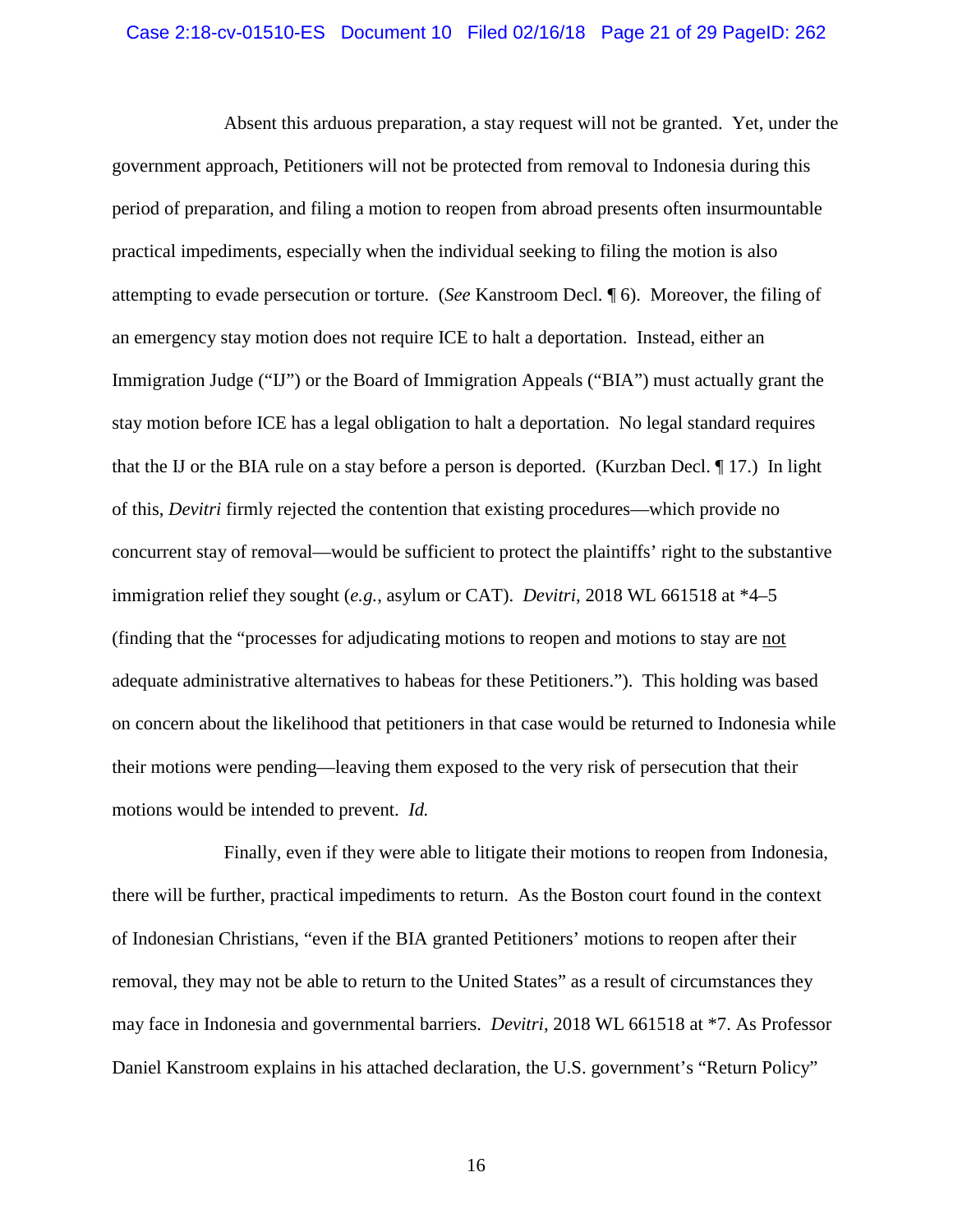#### Case 2:18-cv-01510-ES Document 10 Filed 02/16/18 Page 22 of 29 PageID: 263

for people who have had motions to reopen granted is "unevenly applied" and often discretionary. (Kanstroom Decl. ¶ 11). People whose motions to reopen have been granted following removal too often are unable to return to the United States due to factors such as "refusal of agencies to issue travel documents; noncitizens receiving conflicting information about return from the Department of State and the Department of Homeland Security; agency staff imposing limitations on the types of cases eligible for return"; and by U.S. officials' "bald refusal to effect return." (*Id.* ¶ 11.).

## 3. Petitioners Did Not Unreasonably Delay Pursuing Their Rights.

<span id="page-21-0"></span>The government may argue that Petitioners are at fault for not having previously prepared and filed motions to reopen. Such an argument lacks merit for several independent reasons.

First, Petitioners intend to raise claims in their motions to reopen that necessarily could not have been raised in their original immigration cases. Each Petitioner's order of removal became final before 2009—in some cases years before that date. Yet, the motions to reopen they now seek to file would be based on events that occurred *after* their removal orders became final. Petitioners' argument is supported by the Affidavit of Jeffrey A. Winters, Ph.D. ("Winters Aff."), which contains the same evidence of changed country conditions in Indonesia that the Boston court credited in *Devitri*. Dr. Winters recognizes that "[t]here has been a marked increase in violent extremism against Indonesian Christians over the last few years . . . [, which] has *grown at a particularly alarming pace since 2012*." (Winters Aff. at 1) (emphasis added). *See also Devitri*, 2018 WL 661518 at \*6–7 (concluding that the New Hampshire Indonesian Christians had "presented unrebutted evidence to show that, if they were deported to Indonesia, they would face the threat of persecution or torture"). The *Hamama* court applied common sense analysis, recognizing that a group of Iraqis could not have filed motions to reopen before the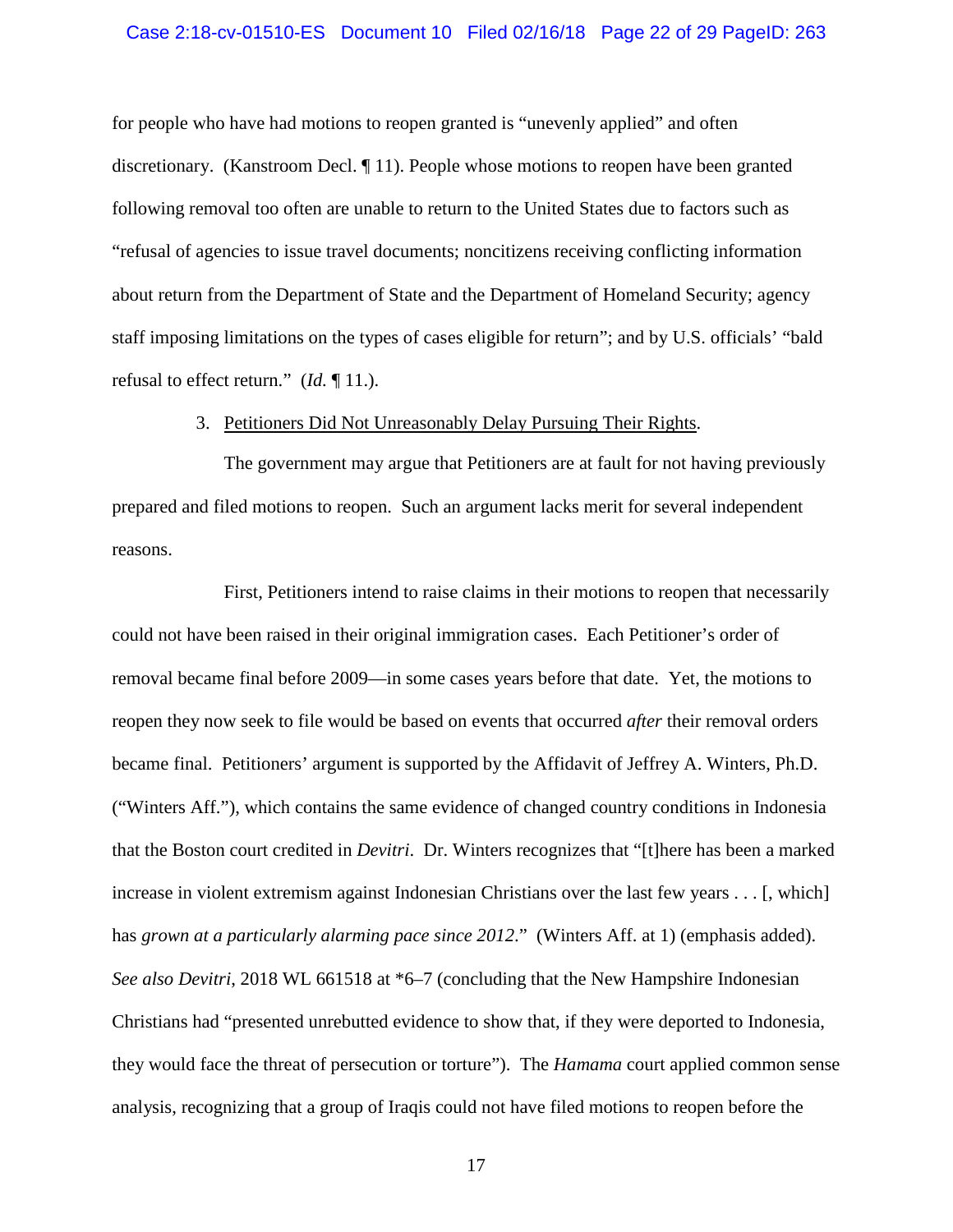#### Case 2:18-cv-01510-ES Document 10 Filed 02/16/18 Page 23 of 29 PageID: 264

changed country conditions on which the motions would be based had even occurred. 261 F. Supp. 3d at 832. The *Devitri* court reached the same conclusion as to Indonesian Christians, finding that there is "no time limit" on filing a motion to reopen if the changed country conditions "would not have been discovered or presented at the previous proceeding" –and even cautioned that "a longer time period may be appropriate when there is proof of changed country circumstances." *Devitri*, 2017 WL 5707528 at \*4, 7 (citing 8 U.S.C. § 1229a(c)(7)(C)(ii)).

Second, any claim that Petitioners should have previously pressed their rights must fail because they face a separate and newly heightened risk of persecution based on recent public attention to the U.S. government's plan to summarily deport Indonesian Christian asylum seekers. In *Devitri*, the court acknowledged evidence that the New Hampshire group now faces this new, heightened risk if they are deported—noting Dr. Winter's affidavit as "evidence that this case has been covered by the Indonesian press, which has expressly stated the names of some of the Petitioners." 2018 WL 661518 at \*7. The court further noted evidence that the New Hampshire petitioners "are highly likely to face retribution by the Indonesian authorities for having 'spoken out as Christians'" because "[t]he Indonesian government is extremely sensitive about negative portrayals of the country abroad, and officials take an especially negative view of Indonesians who are the source of the criticism." *Id*.; *see also Ibrahim*, 2018 WL 582520 at \*6 (recognizing the heightened danger that the Somali petitioners face based on public attention related to the recent events underlying the attempted deportation of that group). Here, the New Jersey Indonesians fear they will face the same heightened risk of persecution as their New Hampshire counterparts, either because the publicized conduct of the New Hampshire group will be imputed to them, or because the growing press coverage of their own situation will increase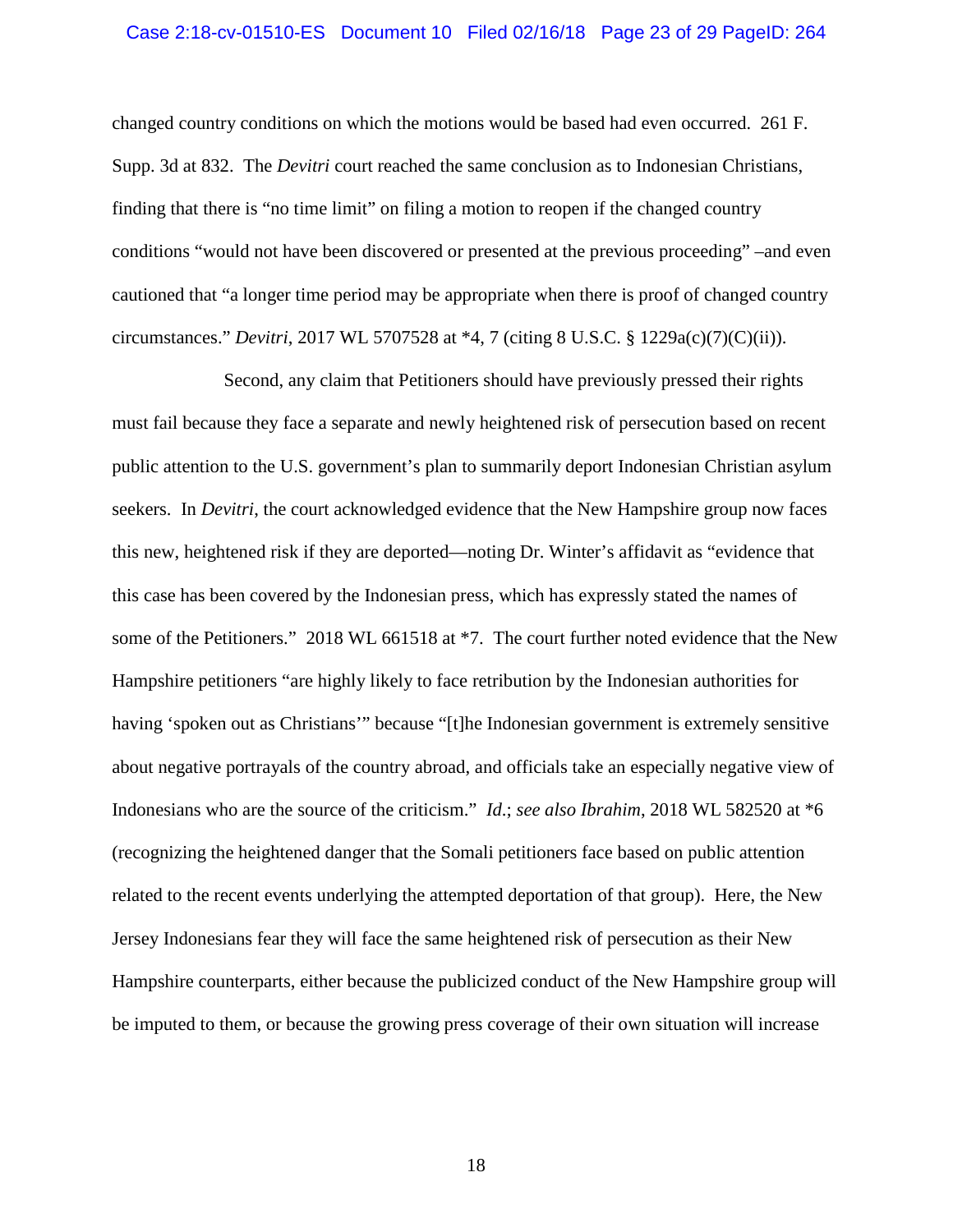# Case 2:18-cv-01510-ES Document 10 Filed 02/16/18 Page 24 of 29 PageID: 265

the risk directly. (Kaper-Dale Decl.  $\P$  24.)<sup>[5](#page-23-0)[6](#page-23-1)</sup> Since this new risk could not have been raised in immigration cases that were final before 2009, any claim that changed circumstances are not implicated here would lack merit.

Third, Petitioners reasonably relied upon a status quo that afforded the group years of protection against deportation. From 2009 on, Petitioners were living in the United States pursuant to an agreement negotiated with the government that allowed them to live, work, and build families without imminent risk of removal. In 2009, Reverend Kaper-Dale, the pastor of a church that ministers to Indonesian Christians in New Jersey, worked with ICE to explore options to protect Indonesian Christians in New Jersey with final orders of removal and no criminal history. (Kaper-Dale Decl. ¶¶ 6–7.) These discussions led to a mutually beneficial agreement: members of the group would disclose their identity and residences to ICE, in exchange for Orders of Supervision ("OSUPs") and employment authorization (the "New Jersey Indonesian Orders of Supervision Agreement" or the "Agreement").<sup>[7](#page-23-2)</sup> (*Id.*) The group before this Court could have remained "under the radar," but they relied upon the Agreement, and approximately 78 individuals came forward to live under OSUPs, and others joined the group thereafter. (*Id.* ¶ 9.)

<span id="page-23-0"></span><sup>&</sup>lt;sup>5</sup> Citations to "Kaper-Dale Decl. \_\_" are to the Supplemental and Amended Declaration of Reverend Seth Kaper-Dale, dated February 16, 2018, attached as Exhibit A to the Declaration of Alexander Shalom.

<span id="page-23-1"></span><sup>&</sup>lt;sup>6</sup> The government's treatment of the putative class has received significant coverage in the press. *See, e.g.*, "Christian Indonesians in New Jersey fear deportation to hostile homeland, seek sanctuary at church" ABC News (Feb. 9, 2018), *available at* http://abcnews.go.com/US/christian-indonesians-jersey-fear-deportation-hostile-homelandseek/story?id=52916931; "New Jersey's Indonesian Christians Avoid Deportation–For Now," WNYC News (Feb. 6, 2018), *available at* https://www.wnyc.org/story/new-jerseys-

<span id="page-23-2"></span>indonesian-christians-avoid-deportation-for-now/.<br><sup>7</sup> The Complaint filed on February 2, 2018 incorrectly identifies named Petitioner Harry Pangemanan as having an Order of Supervision from 2013. In fact, his OSUP was dated 2009 and was issued after the Agreement was reached.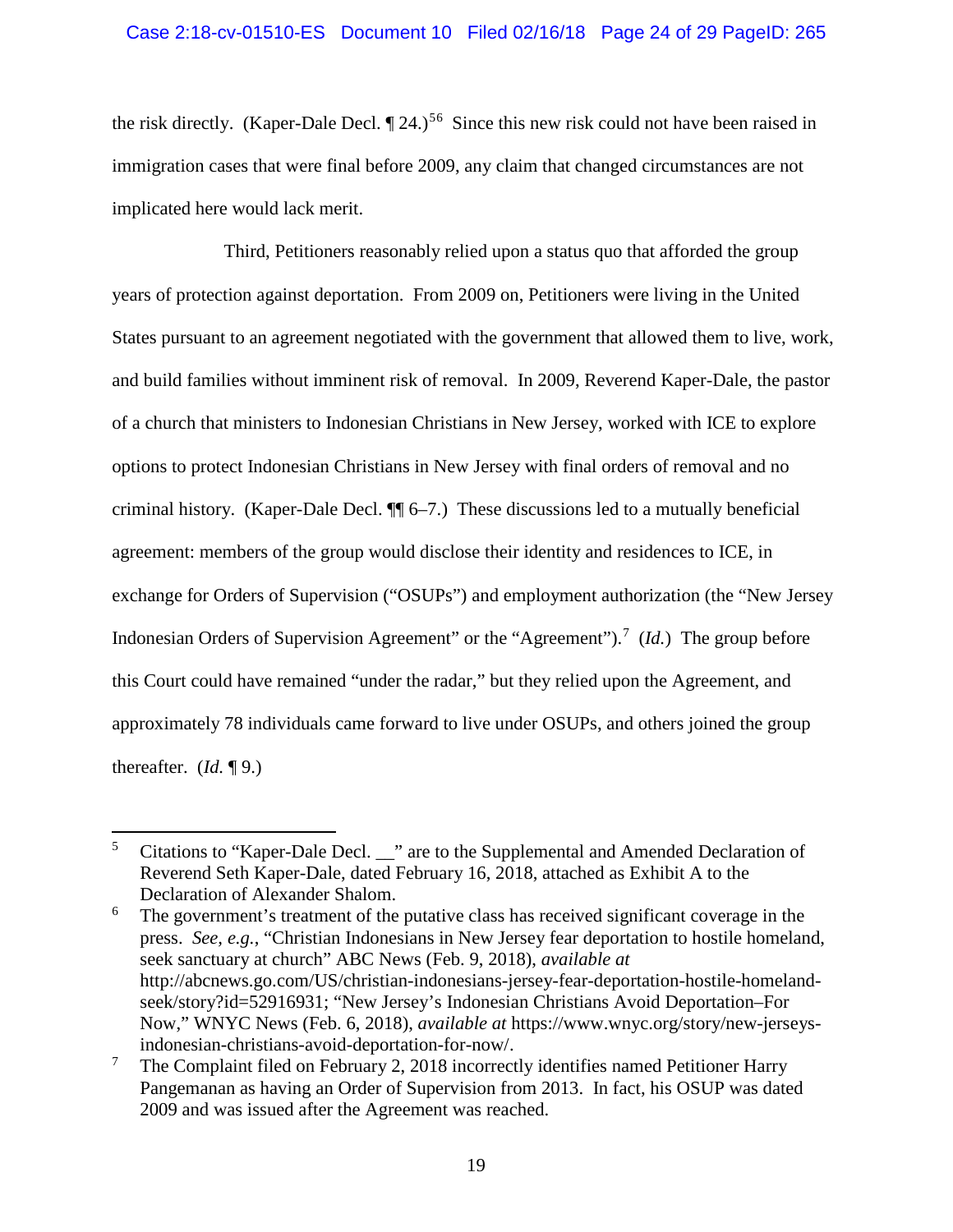#### Case 2:18-cv-01510-ES Document 10 Filed 02/16/18 Page 25 of 29 PageID: 266

Petitioners lived under the Agreement for years and were led to believe it provided a form of protection. Even when the Agreement seemed to falter, during a one year period in 2012 to 2013, Reverend Kaper-Dale's advocacy ultimately shored up the protections afforded the group. (*Id.* ¶¶ 13–14.) Indeed, four years passed uneventfully, during which not a single member of the group is believed to have been deported. (*Id.* ¶ 15.) In short, the Agreement afforded special protections to this group of Indonesian Christians.

In 2017, new ICE enforcement activity created confusion: a small number of the group was detained, but others appeared for check-ins and were told to simply report again at a later date. (*Id.* 16.) Despite Reverend Kaper-Dale's numerous communications with ICE officials seeking clarity regarding the group's status, no ICE official ever stated that the Agreement had been abandoned. (*Id*. ¶¶ 17–19.). By contrast, a similarly situated group of Indonesian Christians in New Hampshire were explicitly notified in June 2017 that protections afforded under an analogous program were terminated. *Devitri*, 2017 WL 5707528 at \*2. On January 25, 2018, individual anxieties crystallized into a group-panic when ICE detained two members of the community, and attempted to detain a third, in a coordinated enforcement action. (*Id. ¶* 22.) The individual targets of the January 25th action had no notice of the change in their status; indeed, their check-in dates were days, weeks, or months away,<sup>[8](#page-24-0)</sup> and they were not told that they would be detained.

Like the New Hampshire group, Petitioners "reasonably relied on their OSUPs in not filing motions to reopen earlier and had no reason to suspect that the Government would abruptly change its mind about the humanitarian program." *Devitri*, 2018 WL 661518 at \*2.

<span id="page-24-0"></span> <sup>8</sup> Harry Pangemanan was scheduled to check in with ICE five days after his attempted arrest, while Roby Sanger was scheduled to report in February 2018 and Gunawan Ongkowijoyo Liem in March 2018.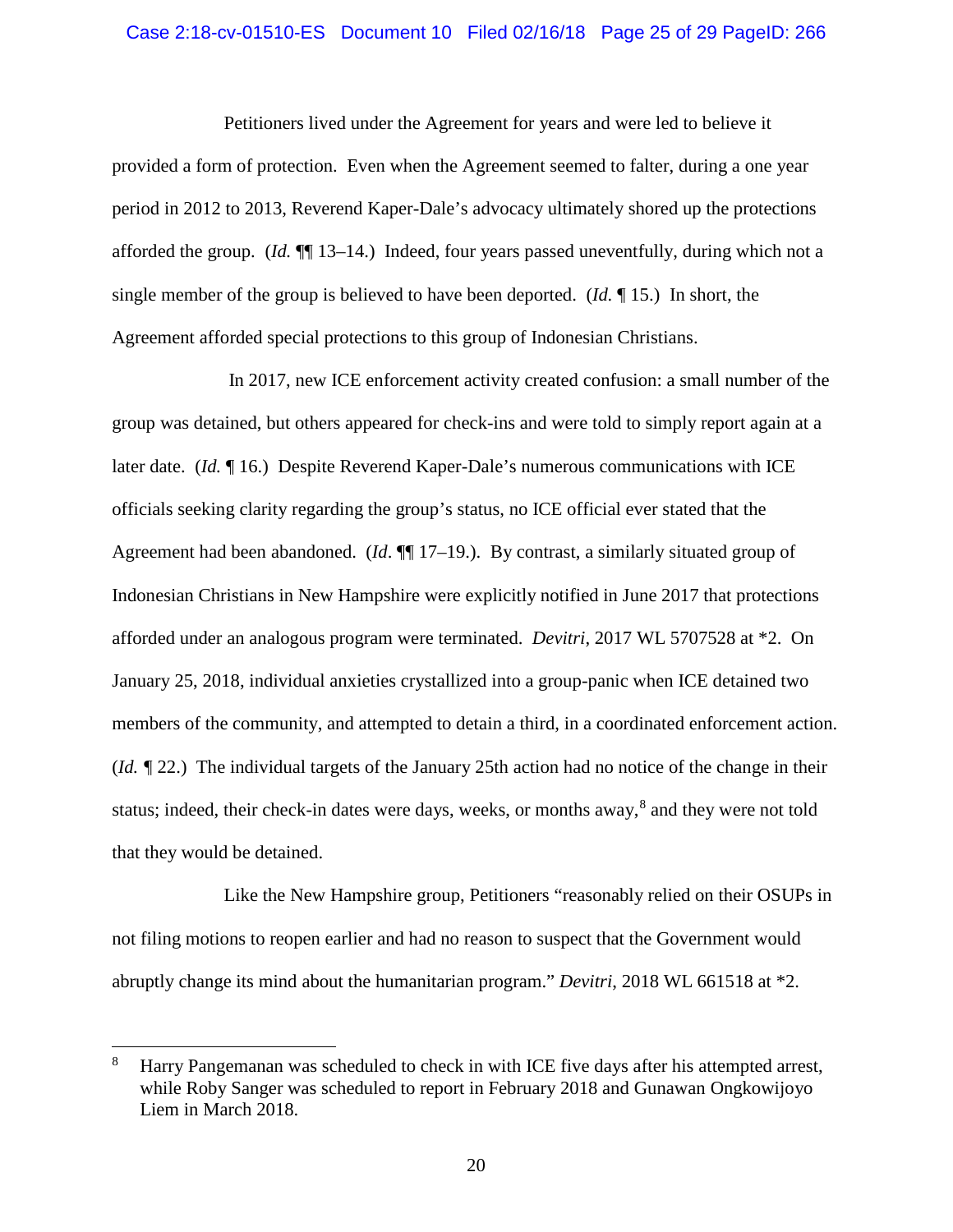# Case 2:18-cv-01510-ES Document 10 Filed 02/16/18 Page 26 of 29 PageID: 267

And, as was true for the group of Cambodians whose summary removal was halted just last month, here it would be "disingenuous for the Government to claim that throughout the many years that Petitioners were permitted to live and work on supervised release, they should not have built up any expectations that they would be permitted to remain in the country." *Chhoeun*, 2018 WL 566821 at \*9.

Finally, the argument that Petitioners should have acted earlier ignores the significant barriers to filing a motion to reopen. The courts that have adjudicated analogous recent cases recognized that filing a motion to reopen is not an easy process, particularly for people with limited access to competent counsel and with limited means. For example, the court in *Chhoeun* explicitly acknowledged the "complex process of filing such a motion." 2018 WL 566821 at \*6. The court further recognized:

Filing motions to reopen therefore requires substantial time, resources and expertise. Attorneys working to file these motions must have access to their clients and to various documents. These documents include, at a minimum, the A-File, a comprehensive immigration file maintained by the Department of Homeland Security, and the Record of Proceedings, the immigration court file maintained by the Executive Office for Immigration Review. In some cases, attorneys can only obtain these necessary files through Freedom of Information Act requests, which may not produce results for months.

*Id.* (omitting references to the case record). For those in detention, the court further acknowledged, filing a motion to reopen can be "prohibitively difficult." *Id.* Likewise, the court in *Hamama* v. *Adducci*, 258 F. Supp. 3d 828, 833 (E.D. Mich. 2017), called the motion to reopen process "no easy task," one that "requires 'a high level of immigration law knowledge and experience,' and one that can cost "up to \$80,000."

Courts have thus recognized that the complexity of the motion to reopen process is exacerbated by the fact that the groups affected are often the least able to afford it. In the instant case, Petitioners are certainly no exception to that rule: the majority of the group is unrepresented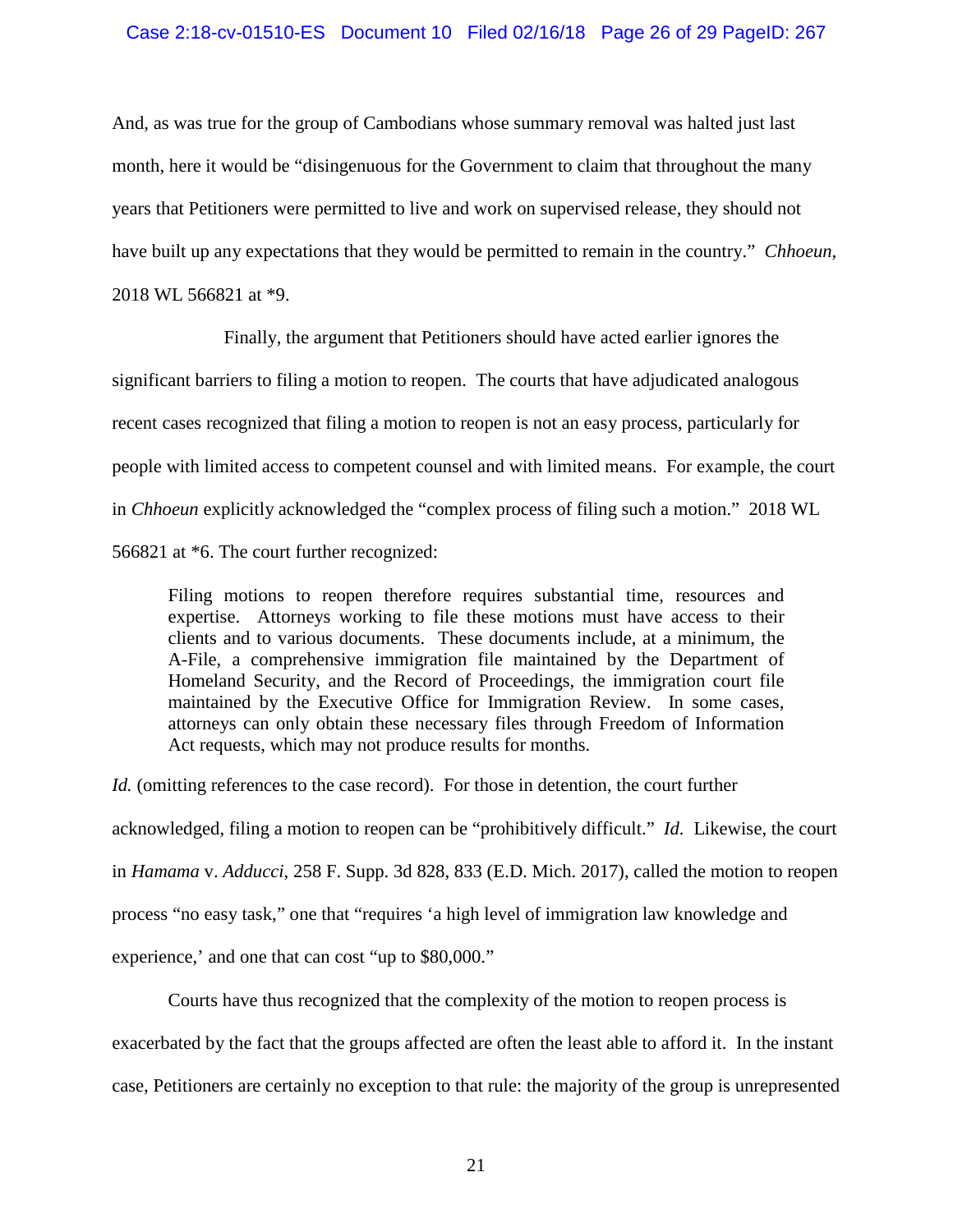#### Case 2:18-cv-01510-ES Document 10 Filed 02/16/18 Page 27 of 29 PageID: 268

for the purpose of filing motions to reopen. (Kaper-Dale Decl. ¶ 25.) Reverend Kaper-Dale's church has stretched financially to assist a few people hire lawyers, but can do no more. (*Id.* ¶ 26.)Kaper-Dale has himself worked tirelessly to find lawyers for his community, but it has proven very difficult. (*Id.*)Pro bono counsel has only just begun the difficult process of identifying pro bono attorneys for such a large group—and will require sufficient time to accomplish the difficult task. Once a sufficient number of lawyers are recruited, those lawyers must then endeavor to obtain the necessary evidenced and prepare complex motions to reopen.

It is "confluence of grave, real-world circumstances" that makes the motion to reopen process inadequate. *Hamama*, 258 F. Supp. 3d at 840. Petitioners face torture and persecution if returned to Indonesia; they cannot complete the typical motion to reopen process before their removal to torture or persecution; and Petitioners could not have reasonably been expected to file their motions to reopen earlier. To the contrary, Petitioners rights can only be protected—and their physically safety ensured as required by law— if they are afforded time in which to file and await the outcome of motions to reopen their immigration cases.

#### **CONCLUSION**

<span id="page-26-0"></span>For all the reasons described above, Petitioners respectfully request that the Court find jurisdiction is proper and set a briefing schedule on the merits of the preliminary injunction to determine how much time to afford Petitioners to pursue their motions to reopen.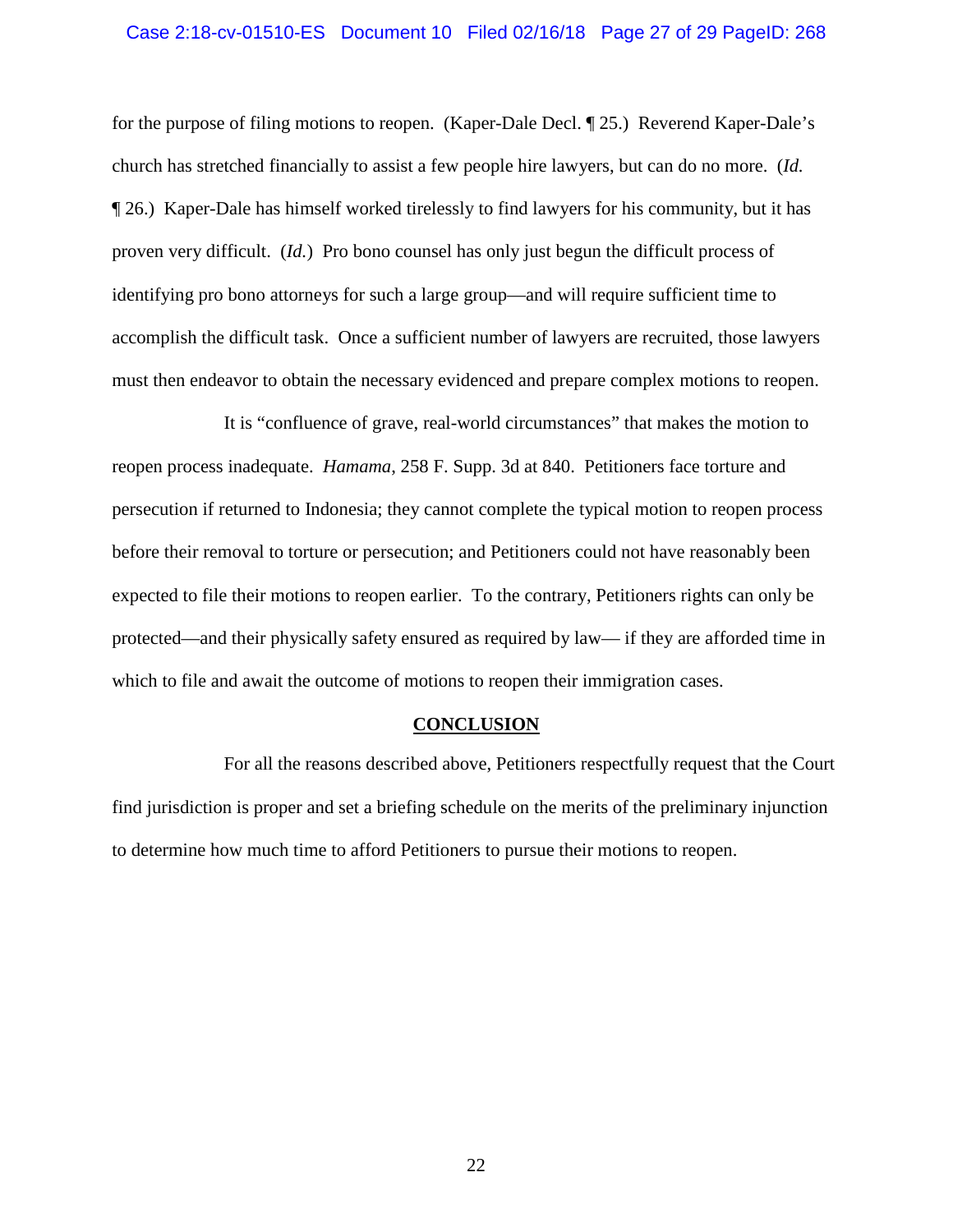Dated: February 16, 2018

Respectfully Submitted,

# PETITIONERS/PLAINTIFFS

By Their Attorneys,

/s/ Alexander Shalom

Lee Gelernt\* Judy Rabinovitz\* Anand Balakrishnan\* ACLU FOUNDATION IMMIGRANTS' RIGHTS PROJECT 125 Broad Street, 18th Floor New York, NY 10004 (212) 549-2618

Farrin Anello\* Alexander Shalom Edward Barocas Jeanne LoCicero AMERICAN CIVIL LIBERTIES UNION OF NEW JERSEY FOUNDATION 89 Market Street, 7th Floor P.O. Box 32159 Newark, NJ 07102

\**pro hac vice* application pending or forthcoming

Walter G. Ricciardi\* Emily B. Goldberg Andrew J. Markquart\* Stephen Popernik\* Urooj Khan\* PAUL, WEISS, RIFKIND, WHARTON & GARRISON LLP 1285 Avenue of the Americas New York, NY 10019